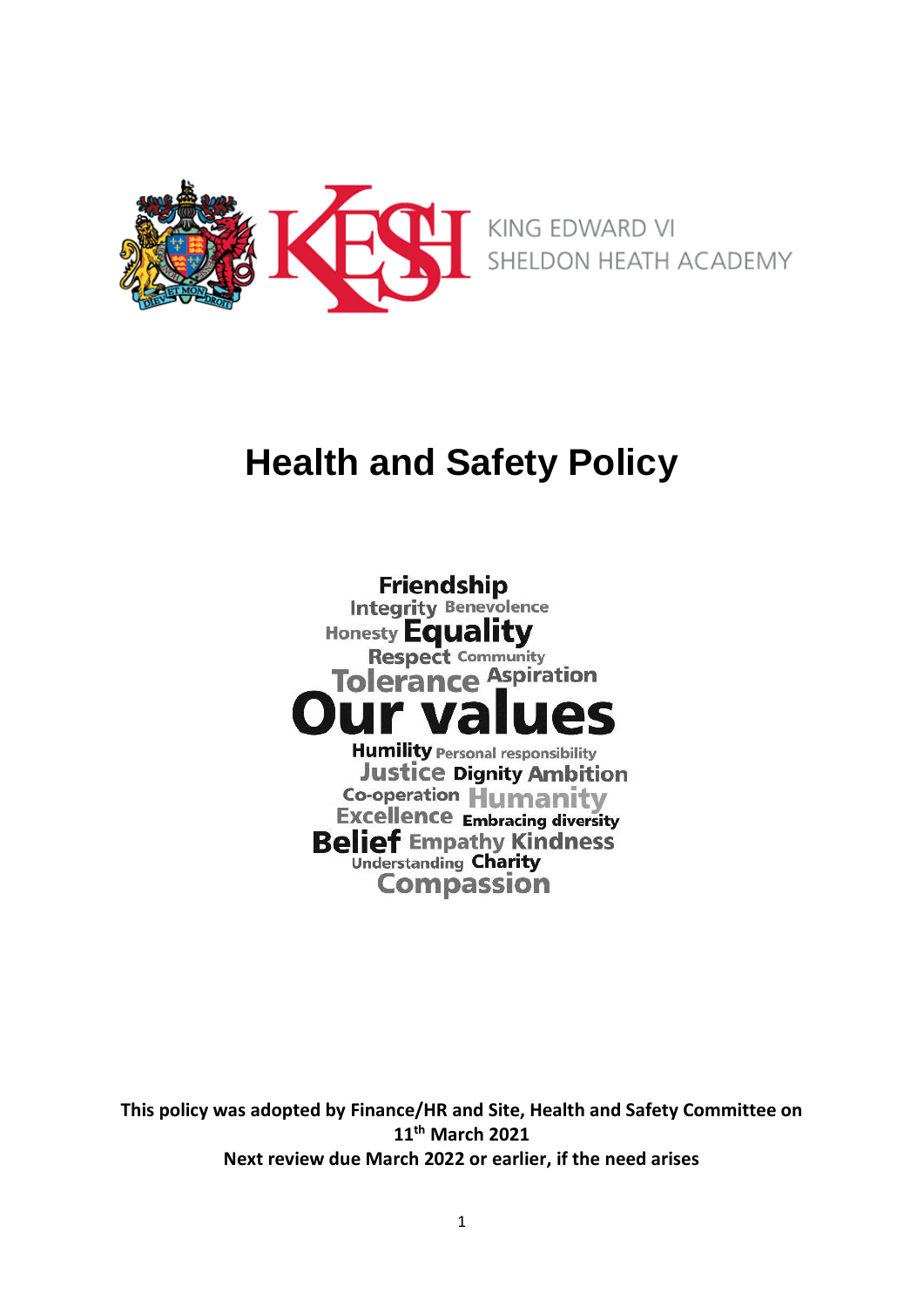## **HEALTH AND SAFETY POLICY**

#### **Introduction**

This is a statement of policy by King Edward VI Sheldon Heath Academy ("KESH Academy") regarding its objectives, organisation and arrangements for ensuring the health and safety at work of its employees, students, visitors and contractors, whilst on KESH premises, or conducting work elsewhere on behalf of KESH Academy.

All employees have both a duty and a responsibility to take reasonable care to avoid injury to themselves and others and to co-operate to ensure statutory duties and obligations are fulfilled. The Academy's Health and Safety Policy can only be successfully implemented with the full co-operation of everyone concerned.

Supplementary to this general Policy Statement, each department will be responsible for developing Risk Assessments and Department Specific H&S Procedures. These will be maintained and acted upon in order to control risks. KESH Academy will carry out periodic reviews to ensure that this is happening.

There is also a summary of the health and safety principles followed by KESH in the document, Health and Safety Policy – Statement of Intent.

### **Section 1 - Objectives**

It is the policy of KESH Academy to ensure, so far as is reasonably practicable, the health, safety and welfare of its employees whilst they are at work, also of others who may be affected by their undertakings and to comply with the Health and Safety at Work etc. Act 1974 and all other related and relevant legislation as appropriate.

The Academy recognises its responsibility to provide a safe and healthy environment and will take all reasonably practicable steps within its power to fulfil this responsibility.

In order to achieve its aim the Academy will pursue the following objectives:

- To identify risks and set in place programmes to remove or reduce those risks.
- To establish and maintain a healthy environment throughout the Academy premises.
- To establish and maintain safe working procedures among the staff and children.
- To make arrangements for ensuring safety and absence of risks to health in connection with the use, handling, storage and transport of articles and substances.
- To ensure the provision of sufficient information, instruction, training and supervision to enable all people working on site, including children, to avoid hazards and to contribute positively to their own health and safety.
- To maintain a safe, healthy place of work and safe access and egress from it.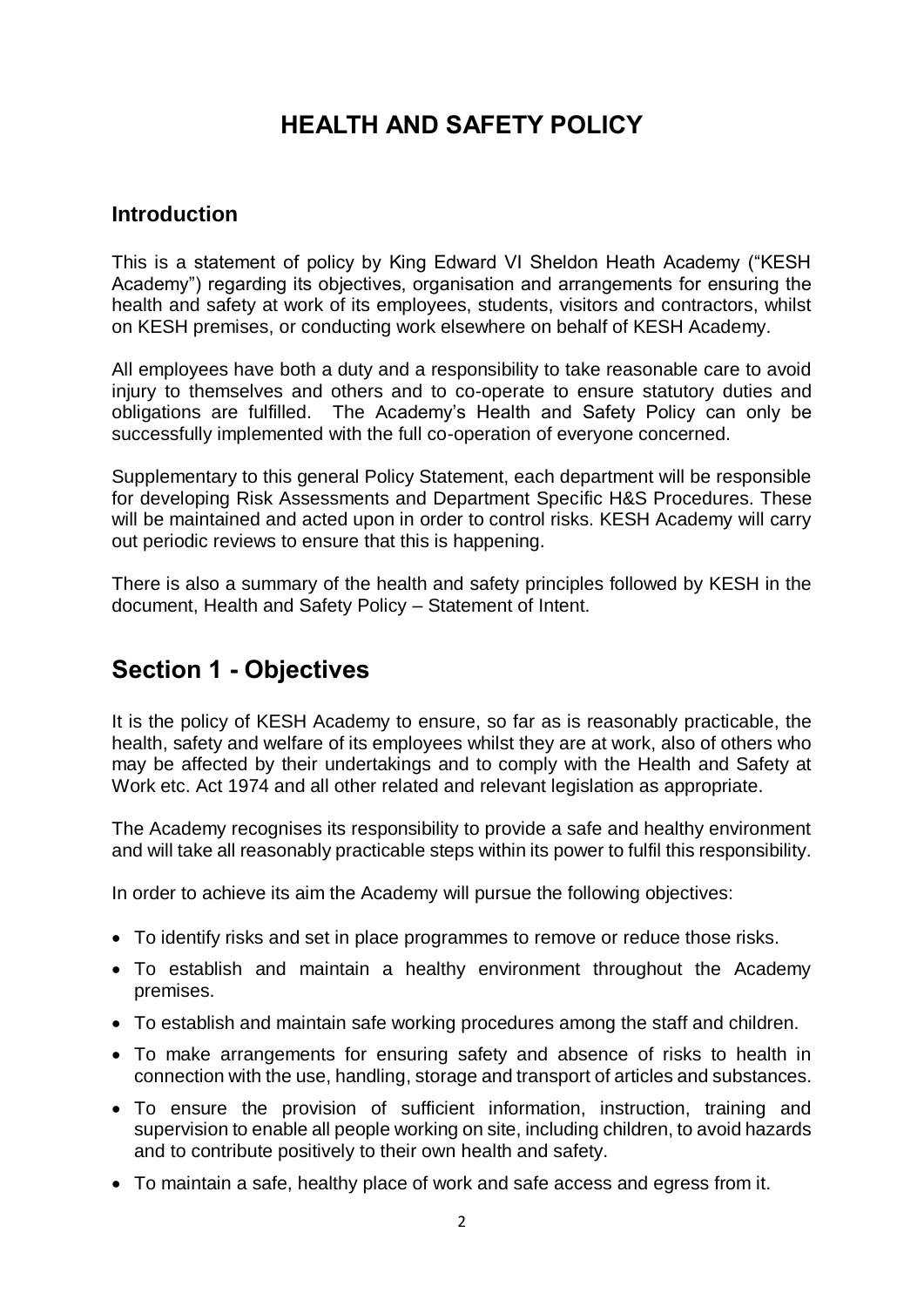- To formulate effective procedures in case of fire and other emergencies and for evacuating/locking down the Academy premises as necessary.
- To lay down procedures to be followed in the case of accident.
- To provide and maintain adequate welfare facilities

### **Consultation, communication and training**

The name of the persons appointed with responsibility for health and safety on KESH Academy or associated premises will be clearly communicated. The designated person with site responsibility will ensure that any relevant information, to ensure the control of risks at those premises, is communicated to all staff and visitors. All KESH Academy and associated personnel should read the Site Health & Safety Arrangements Poster wherever they work.

The Principal of KESH Academy along with Academy Senior Managers are committed to involving employees at all levels in the maintenance of Health and Safety standards, and to providing them with adequate information, instruction and training.

External Health and Safety Consultants will be used to provide professional health and safety advice as required.

Health and safety will form part of the regular agenda of items discussed at management and staff meetings at all levels.

There shall also be a Staff Health & Safety Committee. The composition of the safety committee will reflect the broad range of activities which take place on the Academy site with representatives from those areas of the Academy deemed to present the greatest hazards and will include those staff who have specific responsibilities for dealing with health and safety procedures.

Any issue requiring urgent attention should be brought to the attention of the Academy FM Manager. If appropriate action is not taken the issue should be brought to the attention of the Principal or a member of the Health and Safety Committee.

Health & Safety related training and communication will include, but not be restricted to:

- A Health & Safety Policy produced for staff
- New staff inducted in Health & Safety procedures by a senior colleague
- An annual briefing on health and safety for all staff

### **Monitoring and review**

Health and Safety will be monitored in the Academy in the following ways:

• Ongoing monitoring by the Health and Safety Coordinator (FM Manager)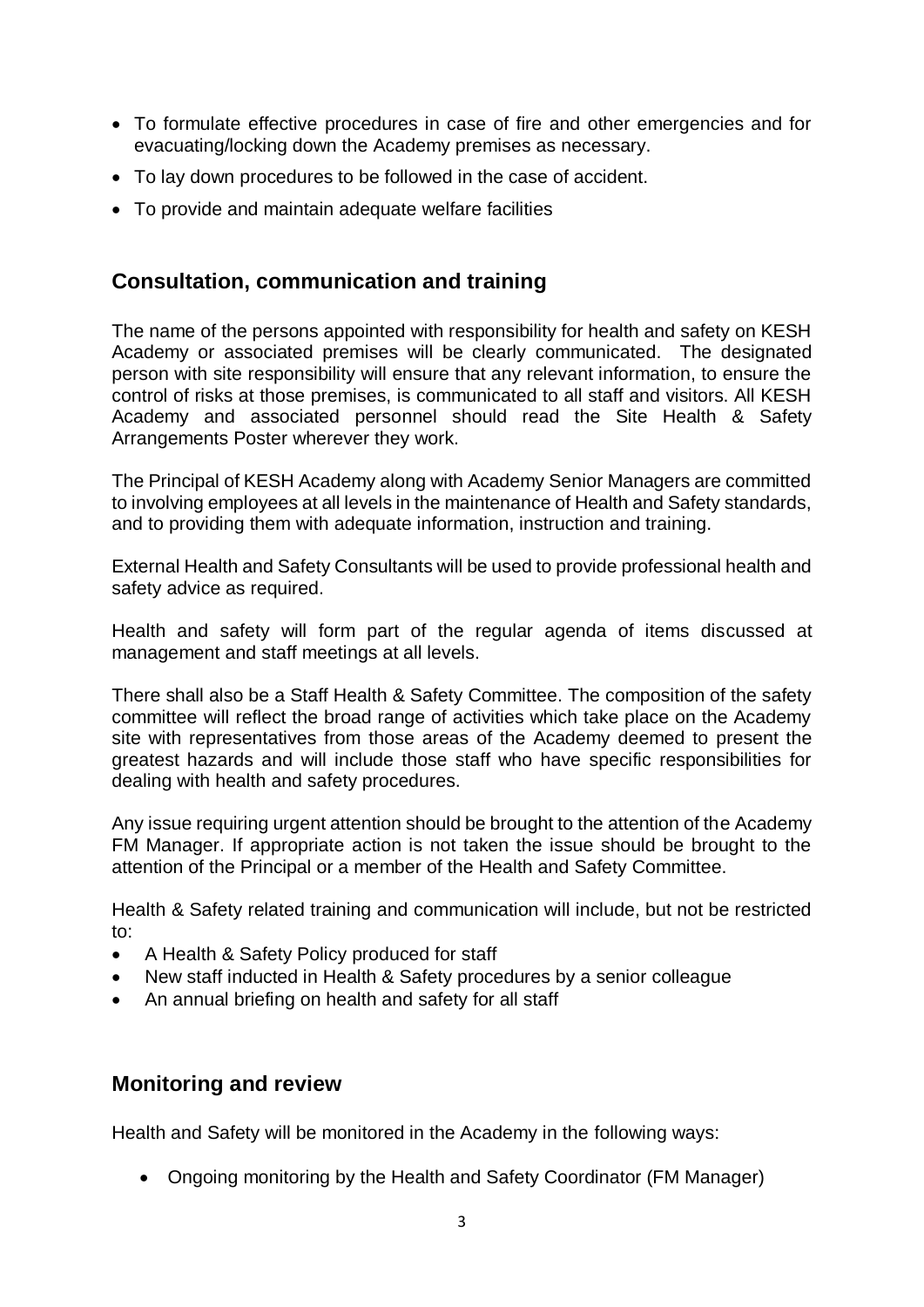- Inspections and audits by Academy FM
- Periodic review of risk assessments
- External audit by third party Health and Safety Consultants
- Review of this policy statement biannually by the Health & Safety Committee, who will update, modify and amend it as it considers necessary to ensure the health, safety and welfare of staff, pupils and visitors.

## **Section 2 – Organisation (see Appendix 4 for diagram)**

### **Responsibilities**

All KESH Academy personnel and those who appoint others to carry out duties on behalf of KESH Academy, are required to ensure that those persons are competent and have adequate resources with regard to health and safety. In order to promote a safe and healthy workplace, the following responsibilities have been established:

### **Governing Body**

The Governing Body will act in partnership with the Principal in the exercise of its distinct and joint responsibilities. In discharging its responsibilities the Governing Body will:

- appoint a Site Health and Safety committee which will review and report upon matters of health and safety;
- ensure that there is an effective and enforceable policy for the provision of health and safety throughout the Academy; and
- ensure that the policy is periodically reviewed and amended as appropriate

### **Principal**

The Principal will establish the overall Health and Safety Policy of KESH Academy. In her position, she has responsibility for ensuring that the Policy is implemented and monitored at all levels. The Principal will take all reasonably practicable steps to ensure that the Health and Safety policy is implemented.

### **Site, Health & Safety Committee**

The Academy will have a Health & Safety Committee which will review and report on H&S issues within the Academy. The Committee will report to the Local Governing Body.

### **Health & Safety Coordinator (FM Manager)**

The Health & Safety Coordinator will provide support to managers and staff, ensuring that details related to health and safety management are passed on. The Health & Safety Coordinator will seek support and professional advice from the company's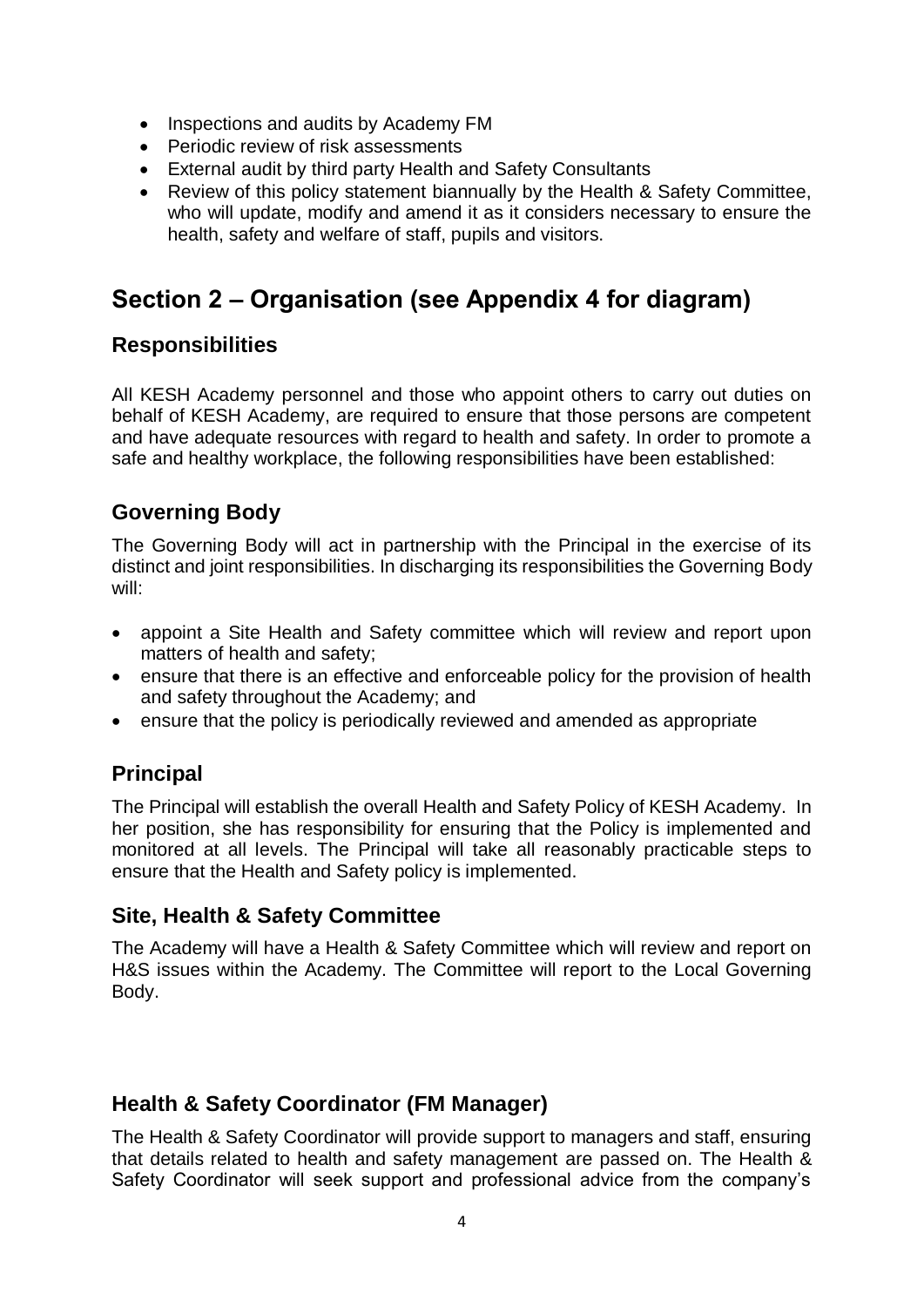retained Health and Safety Advisors as necessary. Said Advisors will undertake periodic health and safety audits to ensure that the members of KESH Academy Management are fulfilling their requirement to follow safe systems of work in the running of their areas of the Academy. The Health & Safety Coordinator will be the designated contact with the Health & Safety Executive as required.

### **Academy FM**

The Academy FM Manager will take health and safety implications into account when prioritising repairs and maintenance. They will monitor, or arrange to have monitored, contractors invited to work on the site, to ensure that working practices do not endanger the health and safety of employees, children and other persons using the premises, liaising with the Principal regarding any health and safety issues arising out of their work.

### **Departmental managers**

Departmental Managers are responsible for:

- The practical implementation of the KESH Academy Health and Safety Policy and other subsidiary policies and procedures within their area of responsibility;
- Ensuring that their area of responsibility is subject to **risk assessment**, regular inspections and adequate supervision;
- Ensuring that operations under their control are, so far as is reasonably practicable, conducted without detriment to the health and safety of employees or others affected by their activities, and establishing **safe working procedures** where a risk assessment has indicated this is appropriate;
- Providing information, guidance and training to children and other employees in their area so as to avoid or manage hazards and to contribute to the safety of all;
- Ensuring that all accidents, incidents and dangerous occurrences, within their area of responsibility, are reported. Reviewing all such reports and ensuring that a full investigation is carried out and appropriate remedial action is taken where necessary;
- Resolving any health and safety issue referred to them or appropriately refer it on to the Academy FM Manager, their Staff Health and Safety representative or the Principal, as appropriate.
- Making adequate consideration of health and safety when specifying, purchasing or hiring equipment or materials and ensuring that staff/third parties under their control do likewise where applicable; and
- Ensuring that H&S is a standard item on departmental meeting agendas.

### **All Employees**

All employees are required to: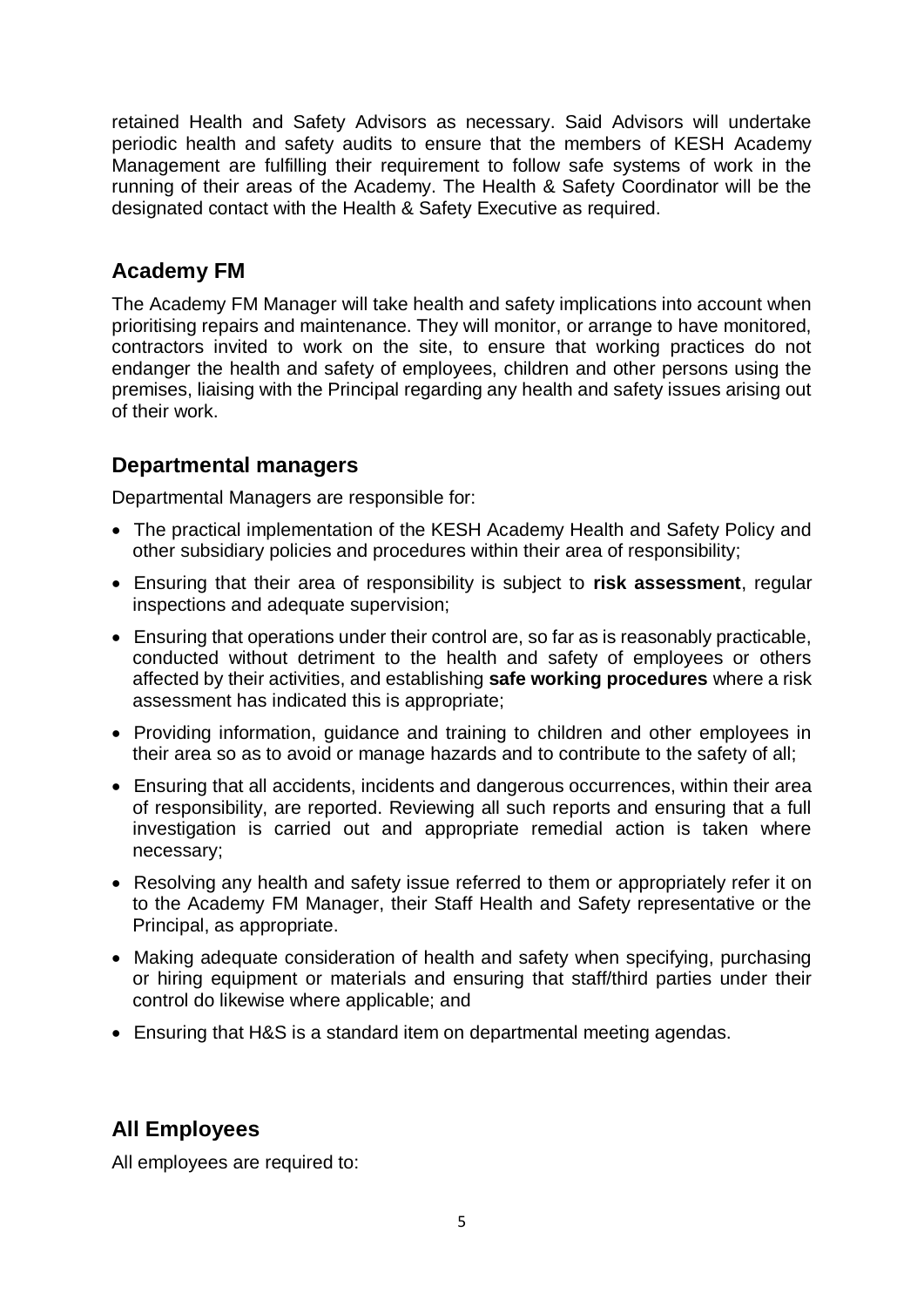- Take reasonable care of their health and safety at work and that of other persons who might be affected by their acts or omissions at work;
- Co-operate in the implementation of the requirements of all Health and Safety legislation, related codes of practice and safety procedures / instructions;
- Know and apply the emergency procedures in respect of emergency evacuation, lock down and first aid;
- Refrain from doing anything or omitting to do anything that causes danger to themselves or others;
- Report immediately, any situation, practice (including any defects noted with plant, equipment, machinery) of which they are aware, which may lead to injury or ill health by bringing it to the attention of their Line Manager, the Academy FM or the Health & Safety Coordinator;
- Take responsibility for good housekeeping in the area within which they work;
- Ensure that their attire is appropriate to enable them to discharge their duties safely and effectively. For example, appropriate footwear should be worn; and
- Report any accident, near miss incident, dangerous occurrence or case of ill health arising as a result of work and cooperate with management in investigating such accidents or incidents.

## **Section 3 - Arrangements**

- 1. Accident/incident reporting/recording (including sudden death of a student)
- 2. Equipment
- 3. Evacuation (fire or other emergency)
- 4. Lock Down
- 5. First aid
- 6. Hazardous substances
- 7. Housekeeping
- 8. Infectious diseases
- 9. Manual handling
- 10.Risk assessments
- 11.Security
- 12.Transport
- 13.Visitors
- 14.Wellbeing

### **1. Accidents/Incidents – reporting/recording**

 All accidents to staff and visitors must be recorded, in writing, in the **Staff/Visitor Accident Book** and on the **KESH Accident Reporting Form**. The completed form should be given to the Health & Safety Coordinator (FM Manager)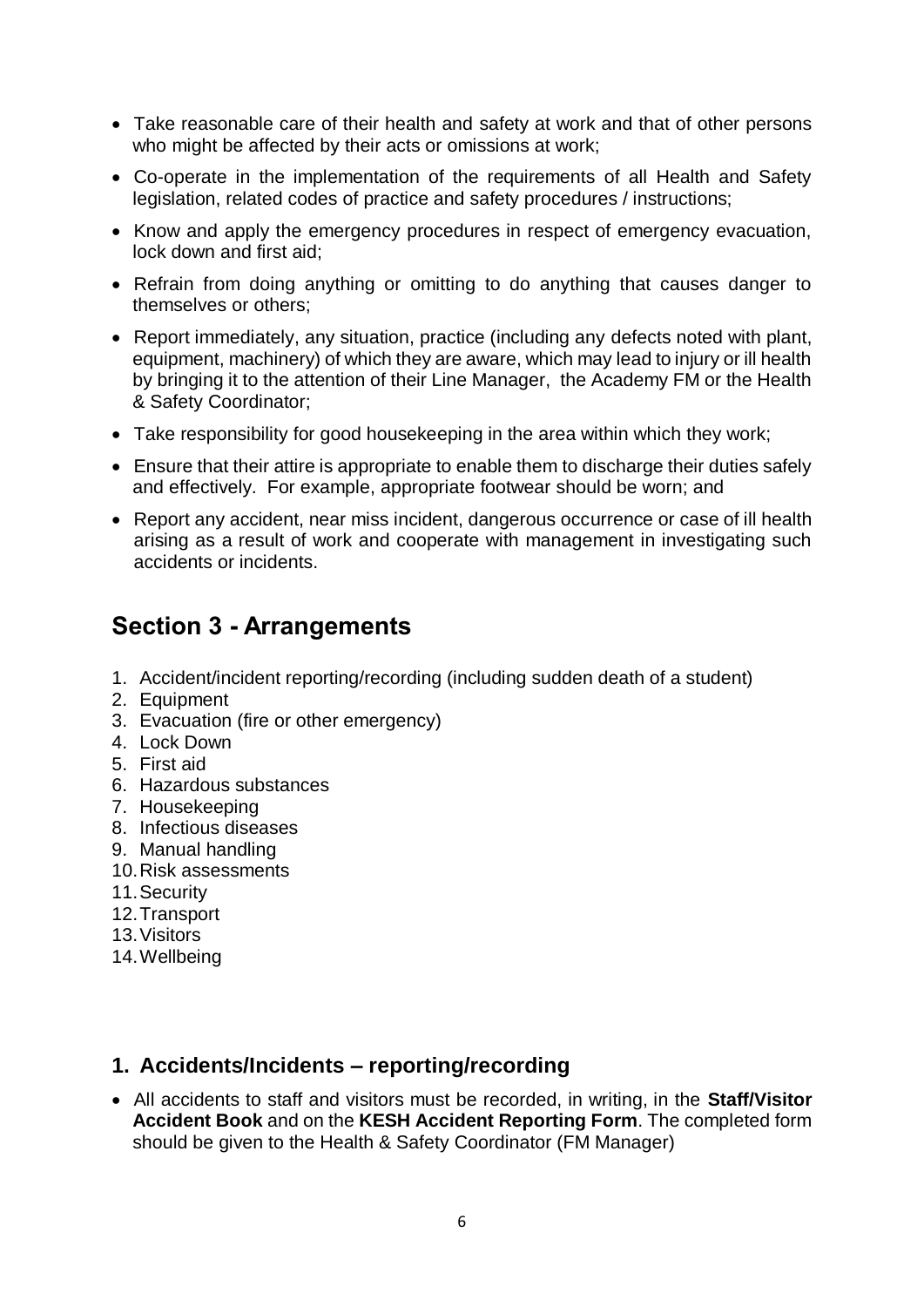\*The H & S Coordinator will complete the investigation section of the form and assess whether the incident needs to be reported to the HSE. The form will be passed to the Principal for review and signature. Any actions arising will be passed on to the relevant member of staff

- All student accidents that require a first aid assessment and, where appropriate, treatment, should be recorded in the **first aid register** which is kept in the first aid room (opposite Student Services Reception).
- Where a student incident/accident involves a visit to a hospital, whether organised by the Academy or the student's family or is as a consequence of the condition of the buildings/equipment or a result of a staff led activity these must be recorded in the Academy **first aid register** (kept in Student Services) and on the **KESH Accident Reporting Form** which is available from the Staff documents section of Sharepoint, under the health and safety heading. When completed, the KESH Accident Reporting Form should be given to the H & S Coordinator (see above section marked with \* for the process).
- Any near miss incident, which is an incident with the potential to have caused injury to a person or damage to property, should be brought to the attention of the Health & Safety Coordinator (FM Manager) so that action can be taken as appropriate.
- Certain incidents/accidents must be reported to the Health and Safety Executive (HSE) under the Reporting of Injuries, Diseases and Dangerous Occurrences Regulations 1995 (RIDDOR). The Health & Safety Coordinator (FM Manager) will make an assessment of the incident and, where appropriate, report to the HSE.
- In general, incidents/accidents reportable under RIDDOR are; deaths and major injuries, over three day injuries, disease, dangerous occurrences (near misses) and gas incidents. Any incidents falling into these categories should be reported to the H&S Coordinator.

#### *Coping with the sudden death of a student*

 A copy of the DFE guidance notes on coping with the sudden death of a student is given in Appendix 1 to this policy.

### **2. Equipment**

- Protective clothing/gloves/masks/helmets must be provided and used by technicians and site supervisory staff when required. Staff and students must be provided with and use protective glasses/eye shields in all workshops and laboratories. Visitors must be provided with protective clothing as appropriate.
- All equipment should be visually checked each time it is used by a member of staff. Where a plug, or lead shows signs of damage, or wear, the equipment should be immediately withdrawn from use and the problem brought to the attention of the FM Team.
- All portable electric appliances and all fixed appliances, including Technology equipment, hand dryers and wall mounted water heaters etc. will be tested in accordance with the ELECTRICITY AT WORK REGULATIONS 1989. The results of these inspections will be recorded and kept in a register by the Academy's FM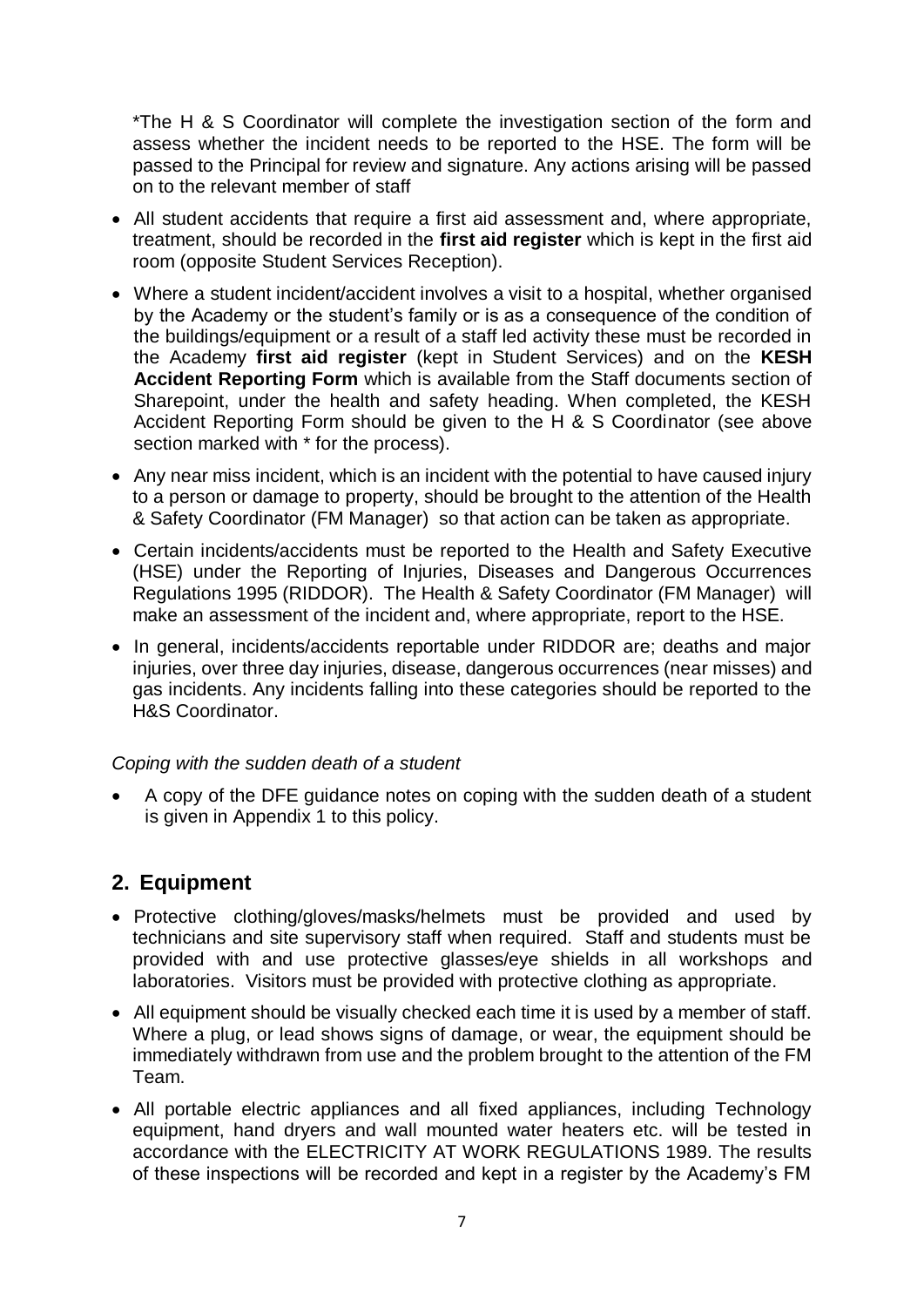team. If staff find that these inspections have not occurred in their area, they must inform the Health and Safety Coordinator.

- The following equipment must be checked annually by approved inspectors or an appropriately trained member of staff:
	- 1. fume cupboards
	- 2. workshop equipment, e.g. lathes, kilns
	- 3. fixed gymnasium equipment
- When new equipment is purchased, it is the responsibility of the departmental manager, with the assistance of the Health and Safety Coordinator, as necessary, to ensure that it meets appropriate educational standards and that its installation and use conforms to Health and Safety requirements.

### **3. Evacuation due to fire or other emergency**

- The Academy's evacuation procedure will be prominently displayed around the Academy. All staff and students must be fully conversant with the procedures for evacuation of the premises in case of a fire/bomb threat or other emergency requiring evacuation of the building. Evacuation procedures will be tested each term. The evacuation and safety of visitors and contractors will be the responsibility of the person who they are visiting or working for.
- All firefighting equipment will be checked annually by an approved contractor and records maintained. The fire alarm will be tested weekly from different points when the site is not in use and records maintained. All emergency lighting will be tested in line with current BS standards.

### **Procedures in event of a fire or other emergency requiring evacuation**

- An evacuation will be announced by continuous ringing of the bell. Upon hearing the alarm staff should begin the evacuation procedure.
- Main reception staff should collect visitor signing in book, form lists and support staff list by house and ensure that they are delivered to supervising staff
- In the event of a fire evacuation staff should note and act upon the following instructions:
	- i] Supervise children leaving the room and direct them to the nearest exit, ensuring that all bags etc. are left behind.
	- ii] Check the room to ensure nobody is left behind and close the door ensuring that any temporary blinds over classroom door windows have been raised (**do not lock doors**)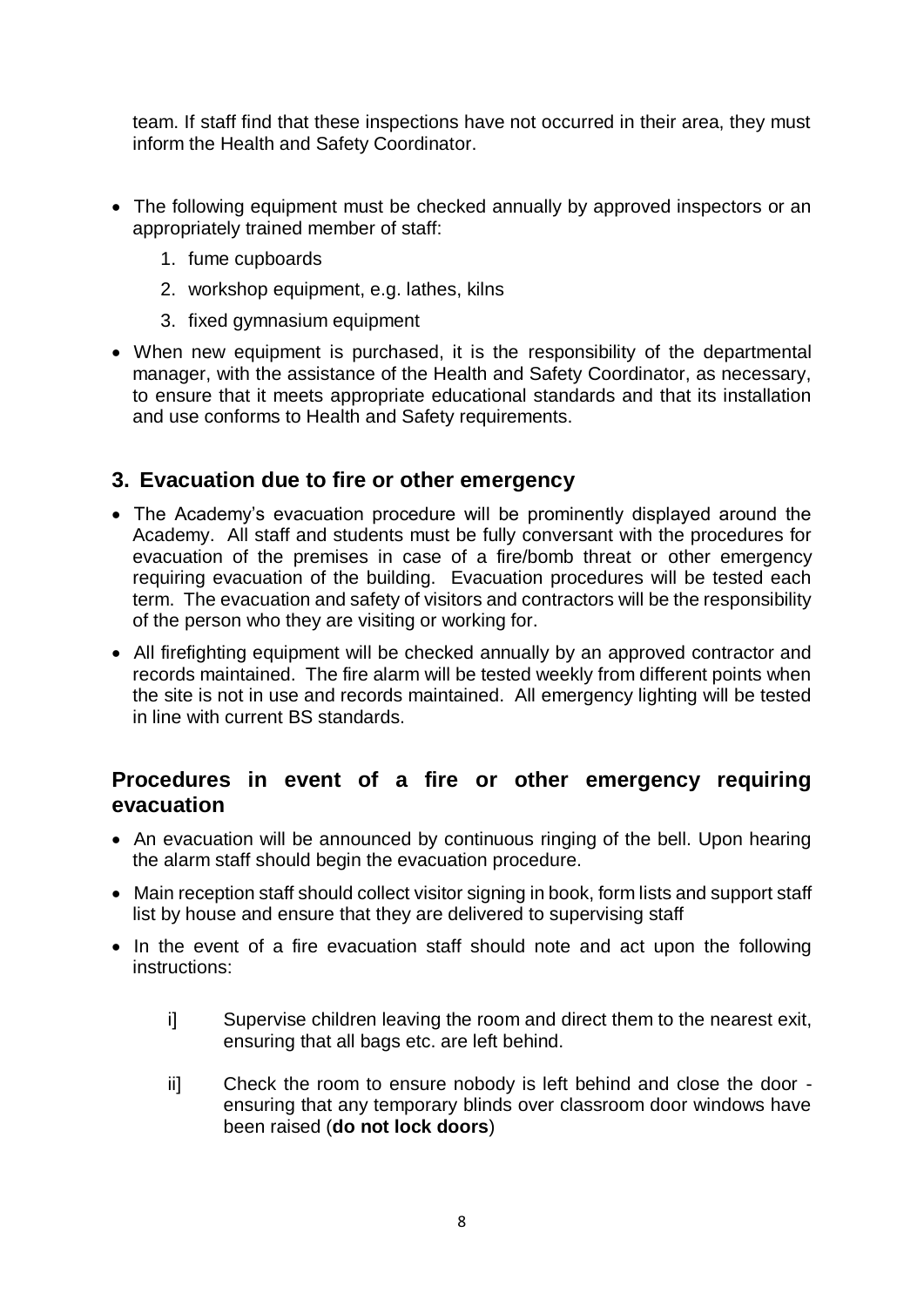- iii Members of the SLT who have been allocated a zone to check should make a sweep of all other rooms in the zone including particularly toilets etc. At no time should staff place themselves at risk by delaying overlong their evacuation or by approaching the source of the fire.
- iv] Upon completion of the check, move quickly to the assembly area, closing all fire doors en route.
- v] Members of the SLT who have been allocated a zone should report to the senior member of staff in charge to inform them that their zone is clear
- vi] Teaching staff should join their form groups.
- vii] Support staff should assemble by their houses and the 'lead' for each House should check off the list of support staff
- viii] Members of SLT, particularly those who don't have a responsibility for clearing a zone in the building (see above) should endeavour to reach the assembly area as quickly as possible**.**
- ix] The Principal, supported by the Heads of House will take responsibility for the assembly area but other members of the SLT should support them.
- xi] Students should assemble in their form groups.
- xii] Until all checks have been made, staff should insist on silence and help maintain good order by spreading themselves out among the pupils until the end of the fire drill.

#### **No-one should re-enter the building until directed to do so by the Principal (or the nominated member of SLT in his absence.)**

- Action to be taken on discovery of a fire.
	- \* If a fire is discovered, however small, raise the alarm immediately by breaking the nearest glass, setting off the alarm.
	- \* Ensure that the area is evacuated.
	- Report the fire to reception. The Principal (or Vice Principal in his absence) must then be notified immediately by reception. The fire service is summoned automatically, unless rapid notification of a false alarm is made.

Leave the building by the nearest safe exit route and report to the assembly point.

 **NB All staff are reminded that in the event of a fire the priority is to raise the alarm and ensure that everyone gets out of the building. If a member of staff**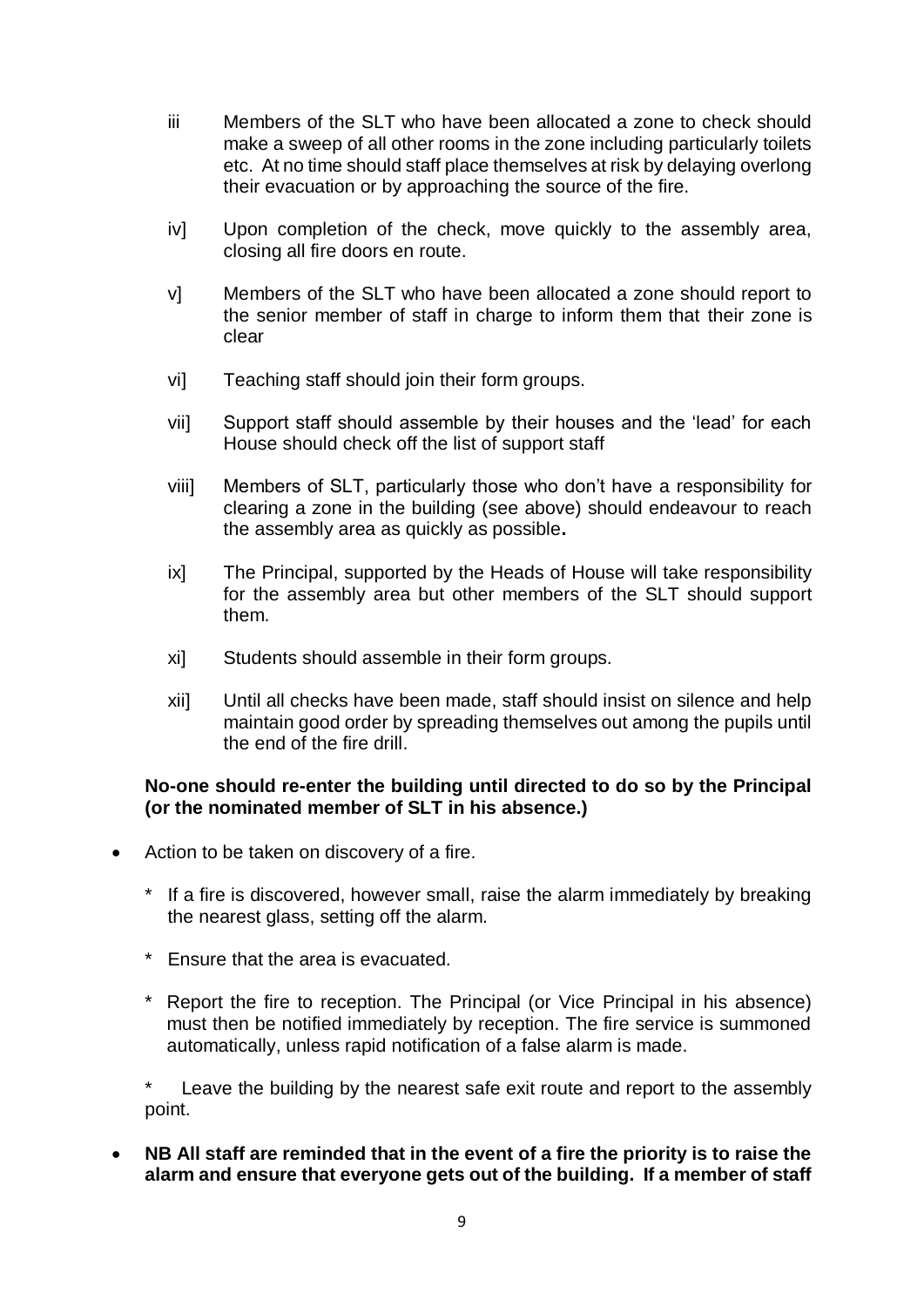**is trained in the use of fire extinguishers, feels confident in their abilities and the fire is small enough to be within their capabilities, he/she** *may* **consider dealing with the fire.**

 All staff should ensure that escape routes in their area are kept clear at all times. If routes are blocked by maintenance work the Health & Safety Co-ordinator must be informed immediately.

### **4. Lock Down**

#### **Lockdown procedures are used as a sensible and proportionate response to any external or internal incident which has the potential to pose a threat to the safety of staff and pupils in the Academy.**

Procedures aim to minimise disruption to the learning environment whilst ensuring the safety of all pupils and staff

#### **When Lockdown will be instigated:**

Lockdown procedures may be activated in response to any number of situations, but some of the more typical might be:

- A reported incident / civil disturbance in the local community (with the potential to pose a risk to staff and pupils in the Academy);
- An intruder on the Academy site (with the potential to pose a risk to staff and pupils);
- A warning being received regarding a risk locally, of air pollution (smoke plume, gas cloud etc.);
- A major fire, incident or accident in the vicinity of the Academy;
- The close proximity of a dangerous animal roaming loose.

#### **How Lockdown will be instigated:**

- 1. Notification received by:
	- Academy reception (usually from emergency services regarding incident in locality e.g. civil disturbance, accident or air pollution) – reception staff will follow "Response to an incident requiring Lockdown" flowchart
	- Staff member (e.g. intruder on site, dangerous dog) staff member to inform Academy reception immediately who will follow "Response to an incident requiring Lockdown" flowchart
- 2. The Principal or Vice Principals will decide whether to instigate Lockdown.
- 3. The Principal or Deputy Principal will decide when to issue the "stand down", after taking the advice of the emergency services if appropriate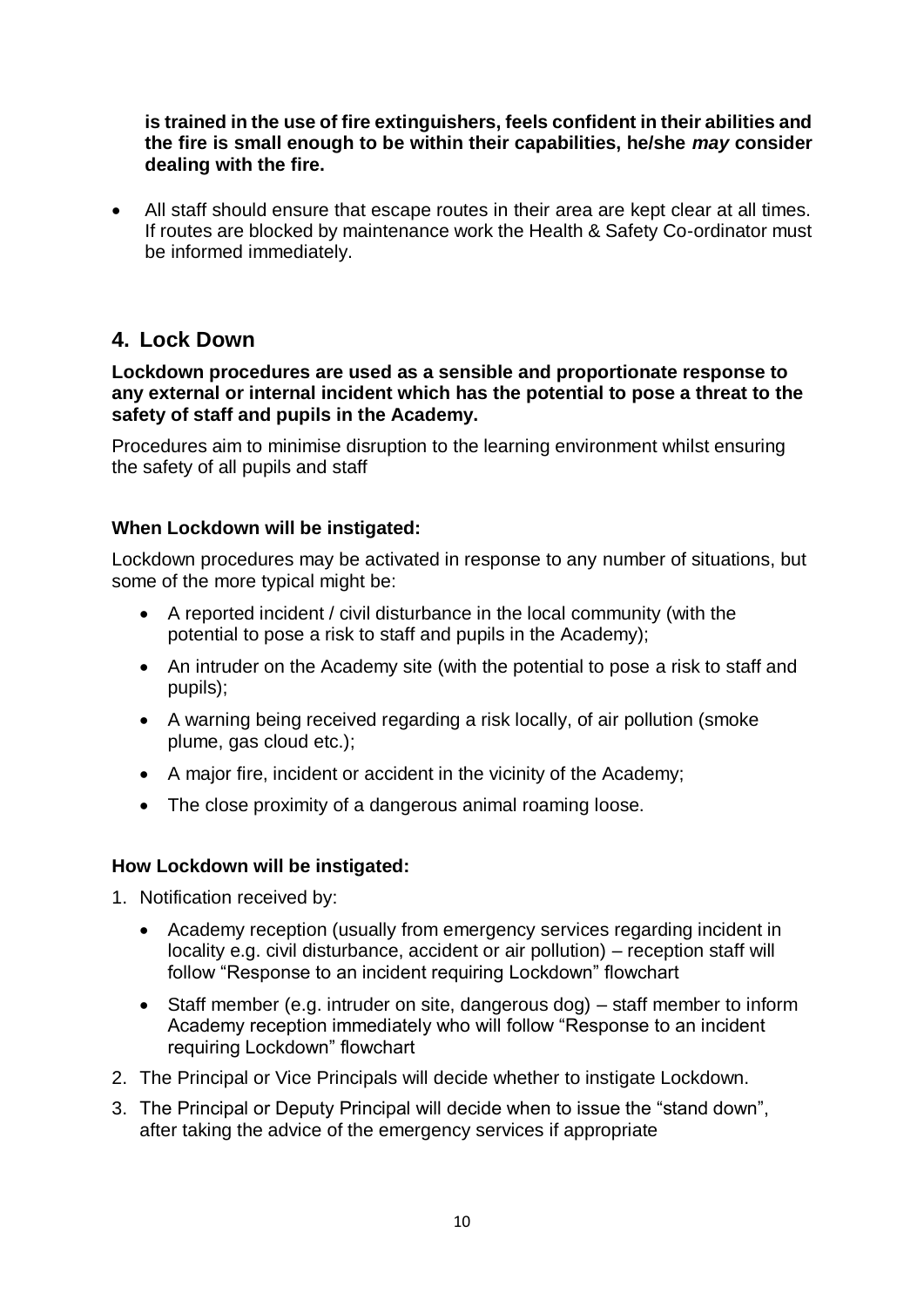A lockdown situation will be highlighted to staff by *a sounder (NOT the evacuation bell).* 

#### *Partial Lockdown*

*A short sharp burst of the lockdown alarm will signal a partial lockdown. During partial lockdown all exit doors to the academy will lock. Students and staff will be able to move around the building as they normal would during the academic day, however they will not be able to leave the building that they are in once lockdown is initiated.*

*Staff members will be alerted by SLT when the partial lockdown can cease.*

#### *Full Lockdown*

*A continuous ringing of the lockdown alarm will signal a full lockdown* 

#### **On hearing the alert:**

- Those inside the Academy should remain in the room where their lesson/tutor time is taking place or in their offices;
- Students/staff outside in corridors or en route should remain calm and proceed to the nearest classrooms immediately;
- Students/staff on sports field will be directed to the nearest building by the staff supervising them;
- In the event of examinations students and invigilation staff must remain where they are;
- Contractors should report immediately to the FM Office
- Visitors to stay with the person they are visiting and accompany them to a suitable location;
- Where present blinds should be drawn:
- Students must place mobile phones on their desks in front of them and must refrain from using them to call, text, take photos or use social media;
- Staff mobile phones to be switched to keep lines of communication open but do not make unnecessary calls.
- Where possible register should be taken (NOTE: this will not be possible at break and lunchtimes);
- Once in lockdown mode, staff should where possible notify student reception of any pupils not accounted for;
- Staff should encourage students to keep calm, wait quietly and keep away from windows and doors;
- Under no circumstances should staff or students leave their classrooms unless specifically requested to do so by a member of SLT or the emergency services.
- If the fire alarm sounds evacuate the building following emergency evacuation procedures;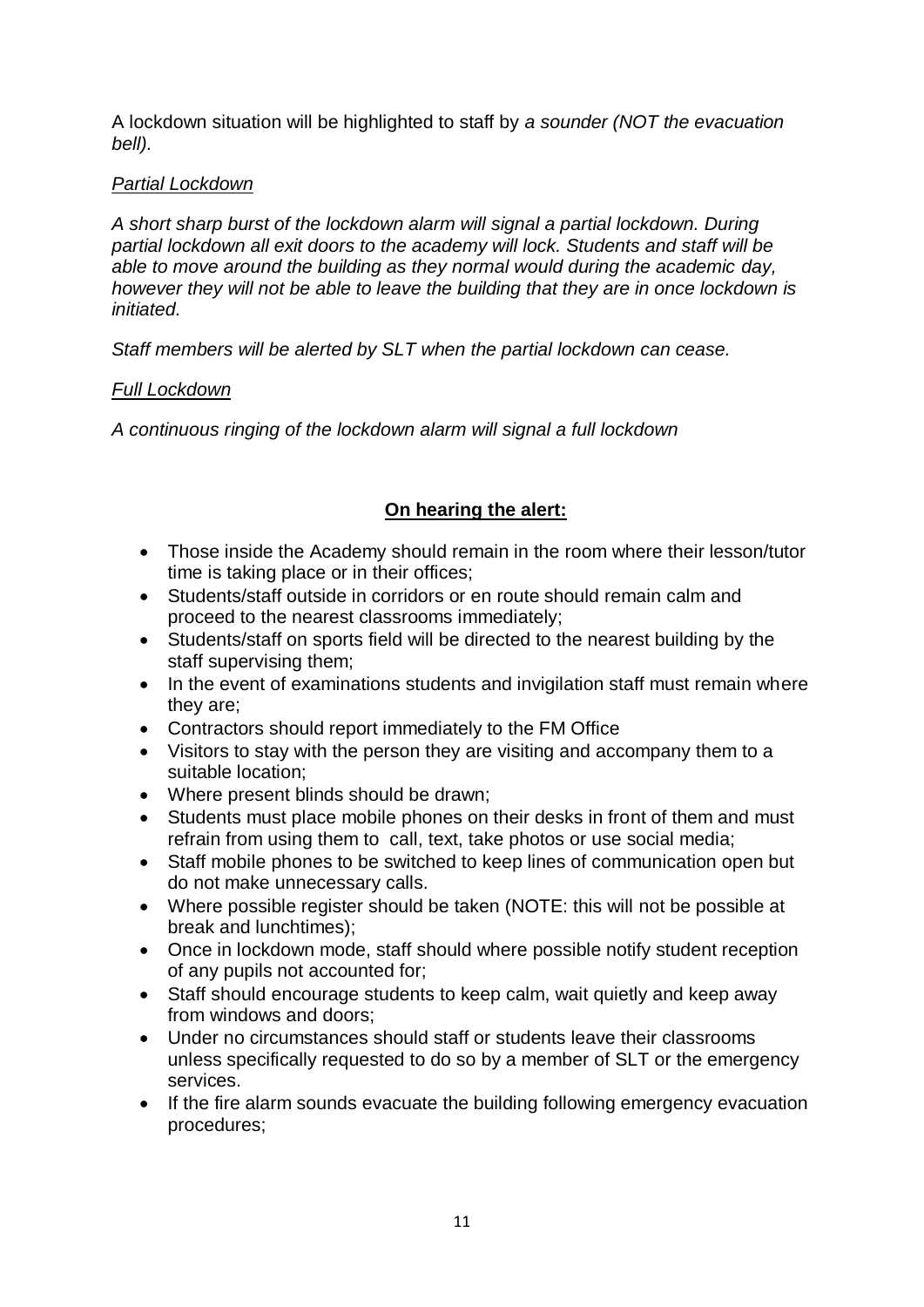#### **At break and lunchtimes:**

- Students in the restaurant should remain where they are with the supervising staff;
- Students in corridors should proceed to the nearest classroom;
- Duty staff and SLT should direct students out on the playground into the Academy theatre.

#### **Stand down:**

 Students and staff must remain in lock down until informed that the situation is over – the stand down alert will be the sounders and an email together with a group text to mobile phones if possible. Students must not be released until an email and/or text message is received stating "*The incident has now been resolved and it is safe to continue with the Academy day".*

### **5. First Aid**

#### **Provision**

- The arrangements for first-aid provision must be adequate to cope with all foreseeable incidents.
- The Academy will ensure that the basic recommendation of one qualified first aider per 150 students is at least met and ideally exceeded.
- Designated staff will be given such training in first-aid techniques as is required to give them an appropriate level of competence.
- The Principal is responsible for ensuring that a sufficient back-up first aid stock is held on site. In practice the responsibility for checking and replenishing first aid boxes around the Academy is delegated to the Student Services Receptionist (a qualified first aider). Staff should bring any stock deficiencies to the attention of the Student Services Receptionist.
- Notices will be displayed in prominent locations throughout the establishment identifying how to summon first aid in an emergency, who the first aiders are and their contact and location details. All first-aid signs and containers must be identified by a white cross on a green background.
- First-aid kits must also be held at various locations throughout the Academy as determined by risk assessment (e.g. laboratories, sports halls, workshops, playgrounds, sports fields, etc.). A first-aider should be located within the immediate vicinity of one of these 'first aid points'. These locations will be prominently marked. Notices will also be displayed prominently in these areas.
- Adequate and appropriate first-aid provision will form part of the arrangements for out of hours activities at the Academy for which it is responsible, and also all out of Academy activities.

### **Administering**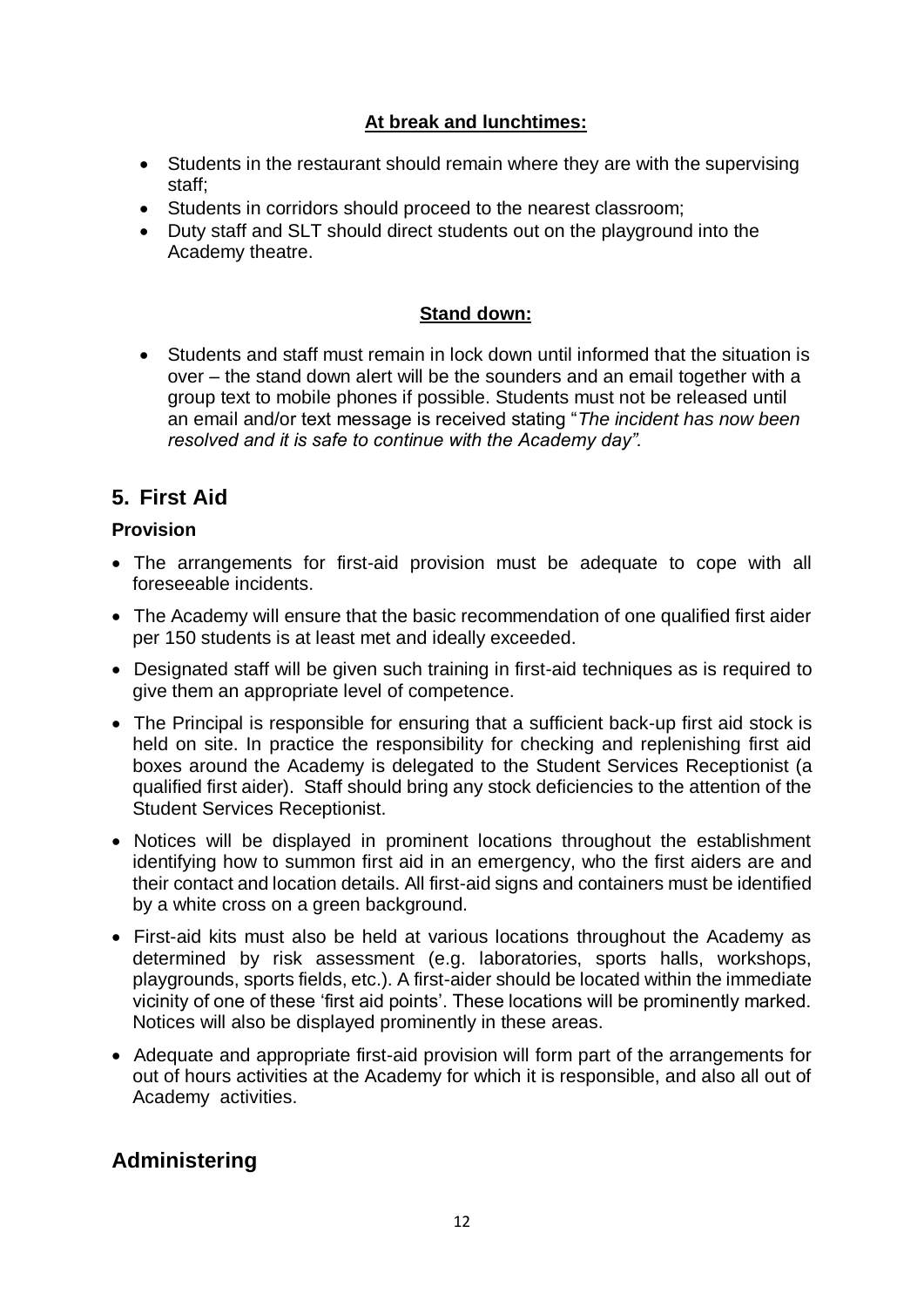- Students who feel ill should be accompanied to Student Services and the staff accompanying the student should hand over the student to a Student Services member of staff.
- The first aider assigned to treat the student should check the system for Care Plans/medical notes before treating (unless the seriousness of the condition renders this inappropriate).
- In all cases where an accident involves a serious injury, e.g. broken bone, or where there is any doubt about the injury the injured person is not to be moved, unless in danger, until assessed by the first aider.
- The first aider will then decide what action is to be taken but where there is doubt as to the severity of the injury the advice is to obtain immediate medical attention by dialling 999 and asking for an ambulance.
- In cases involving students, their parent/guardian should be contacted as soon as possible, but this should not result in a delay obtaining medical attention.
- For cases involving injuries to students that are less serious but still of concern, e.g. sprains, strains, cuts etc. the student will be asked if parents/guardians should be contacted or if they feel fit enough to stay in the Academy.
- *NB in the event of a bump to the head it is essential that persons be monitored and not left alone or unsupervised.*
- Staff dealing with injuries involving bleeding must wear appropriate protective clothing. Disposable gloves and disposal aprons are provided for this purpose and kept in/next to the first aid box.
- In event of an ambulance being called the Principal (or a Vice Principal in his absence) and the parent/guardian should be immediately informed.
- Cross reference the section on Accident/Incident reporting
- **The parent/guardian of the student would always accompany the student to hospital if they can attend the Academy before the arrival of the ambulance. In other circumstances the student would be accompanied by the member of staff who administered first aid, or as otherwise delegated by the Principal. The member of staff should stay with the student until a parent/guardian arrives at the hospital.**

#### **6. Hazardous substances**

- Equipment, materials and chemicals must be stored in the appropriate storage containers and areas. All containers must be labelled with the correct hazard sign and contents label. Managers should consider storage life when ordering new supplies. Reference must be made to COSHH and the Ionising Radiations Regulations; copies of all relevant COSHH and regulations must be kept in the Science Department
- The requirement to assess hazardous substances either in use or created by Academy operations is a requirement of the Control of Substances Hazardous to Health (COSHH) Regulations. Hazardous substances are those identified as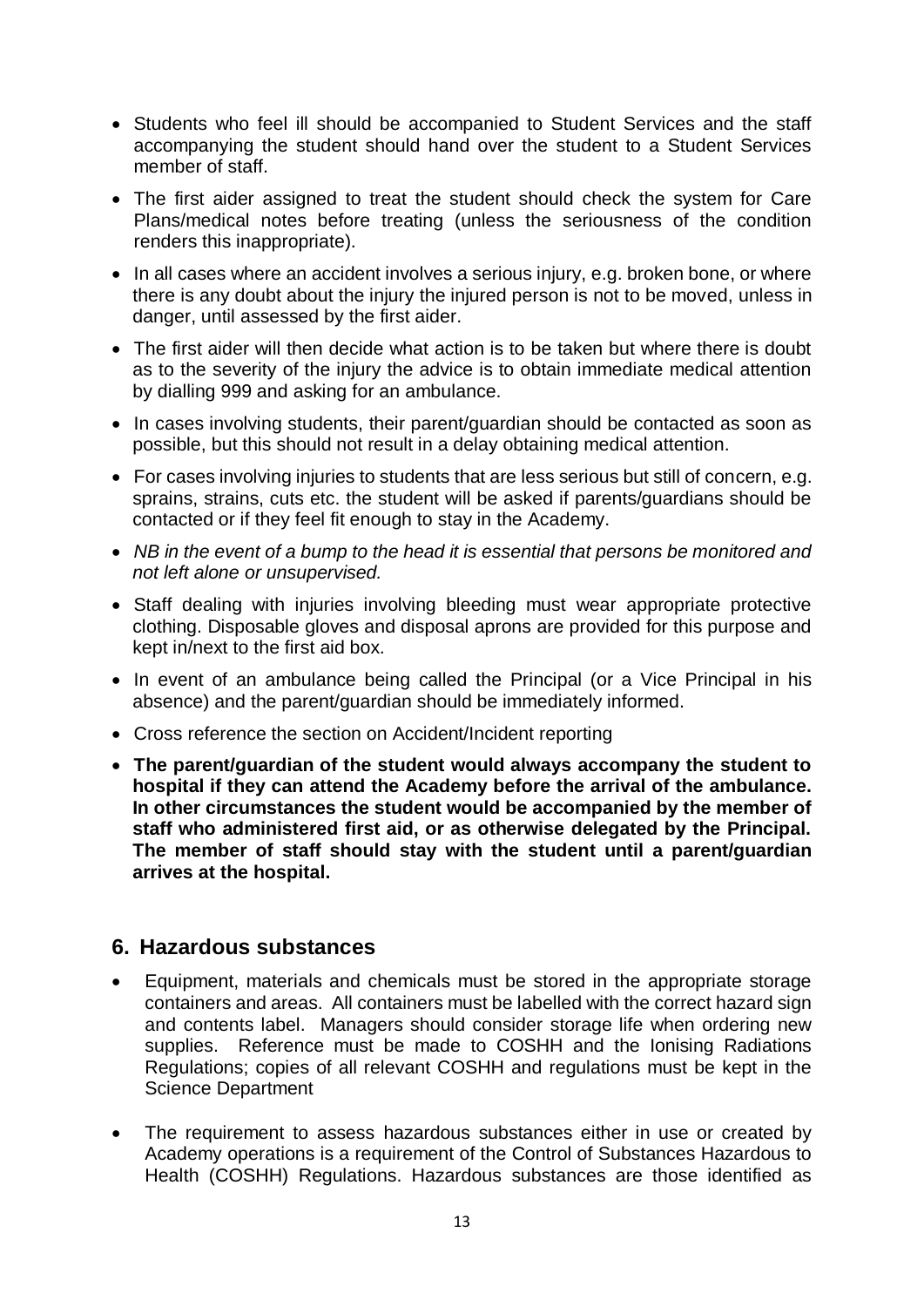corrosive, irritant, toxic, harmful and any with a Workplace Exposure Limit (WEL), which will include dusts, e.g. pottery, wood etc. and biological hazards. The records of the risk assessments carried out are kept in specific COSHH assessment files in relevant departments or in the standards followed, e.g. CLEAPSS documentation for both Science and DT. If staff have any questions on hazardous substances these should be raised with line managers or the Head of the Department.

 The disposal of hazardous chemicals should comply with the Health and Safety at Work Act 1974 and the Control of Substances Hazardous to Health Regulations 1999. An individual assessment needs to be made regarding the safe disposal of each chemical and the results recorded on the appropriate form. The decision to dispose of unwanted chemicals should be reviewed on a termly basis.

### **7. Housekeeping**

- The FM Manager will monitor the cleaning standards of the cleaners. The standard required is laid down in the cleaning specification. Special consideration will be given to hygiene areas.
- The FM Manager will monitor the efficiency of the waste collection service. Separate provision must be made for the collection and disposal of laboratory materials (chemicals, broken glass etc.), clinical waste and normal refuse.

### **8. Infectious diseases**

- Any reports of infectious diseases should be brought to the immediate attention of the Principal who will seek medical advice as appropriate and assess the degree of risk to staff and pupils.
	- \* Low risk staff will be informed by way of an email, if appropriate.
	- \* Medium risk staff will be informed by way of email and via weekly staff briefing.

\* High risk - an emergency staff meeting will be called, and information will be emailed.

• In cases where the disease, or infection is reportable, it shall be the responsibility of the Health & Safety Coordinator immediately to inform the Principal and then report the disease to the Health Protection Agency (HPA). The Academy will work with the HPA, and act upon any advice given regarding precautionary measures, as appropriate.

### **9. Manual handling**

 Manual handling legislation requires that any manual handling operation that is likely to cause a significant injury needs to be assessed. All staff will undertake an element of manual handling but any frequent operations and any involving even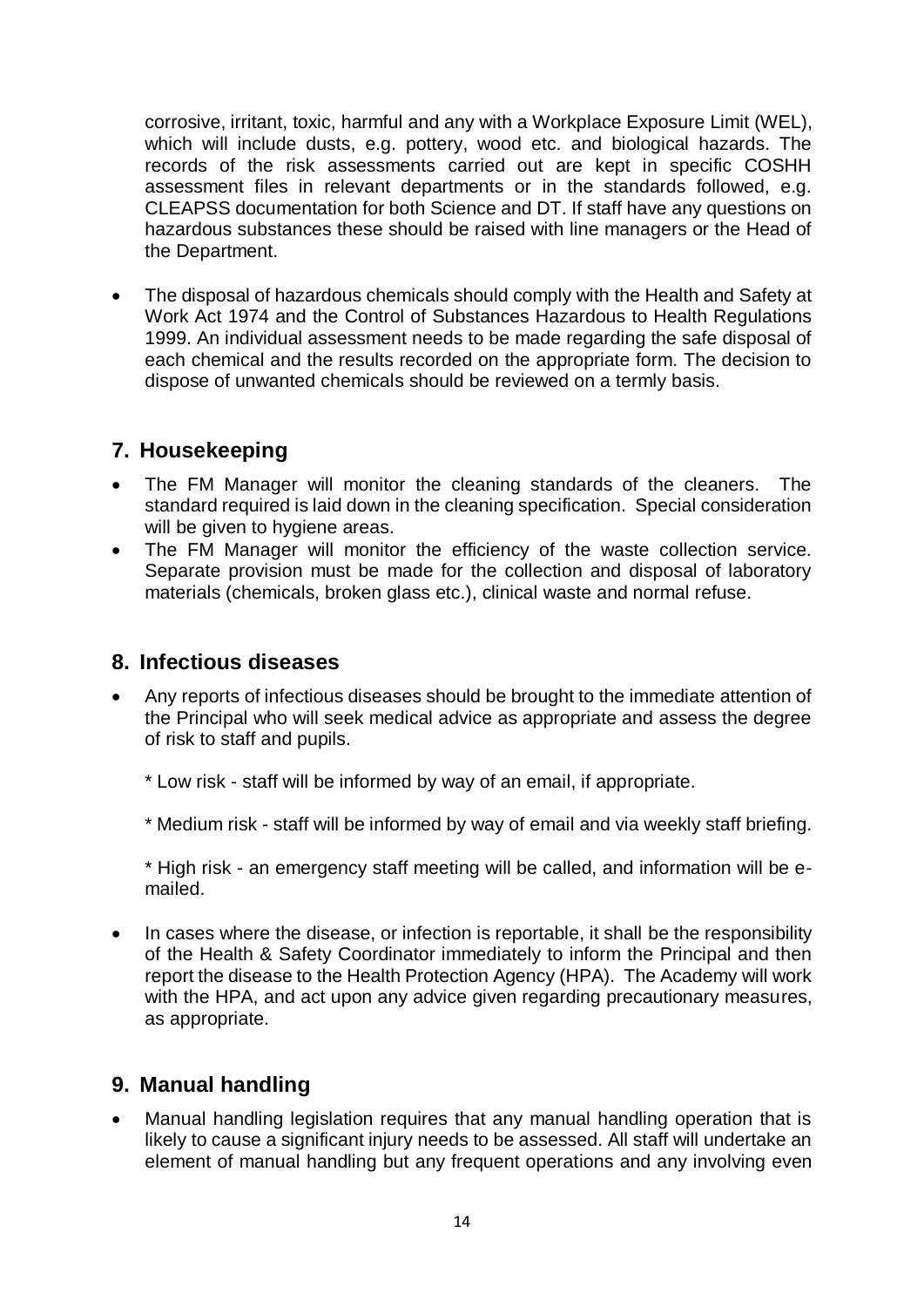occasional movement of awkward or heavy items, those over 10 kgs, must be covered by a written manual handling assessment.

- All staff must ask themselves the question when considering undertaking any manual handling operation **can I move the objects where I need to safely and without risks to health?** Where staff feel the answer is no, or they are unsure, **they must not attempt the operation until they have obtained assistance.**
- **Staff have been given a manual handling leaflet summarising what to be aware of.**

### **10. Risk assessments**

- There are various levels of responsibility with regard to risk assessment:
- All staff have a responsibility to assess risks as part of their individual lesson planning, particularly where the activity has not been predetermined in the Programmes of Learning (POLS).
- Heads of Departments have a responsibility to ensure that full risk assessments are completed for their areas and details of safe systems of work included in their POLS. The Science, Design Technology and PE Departments are clearly high risk areas which need particularly close attention, however, other curriculum areas should not be overlooked.
- The H & S Coordinator is responsible for ensuring general 'academy wide' risk assessments are completed.
- The pro-forma for risk assessments is available on the Sharepoint Drive under health and safety.

### **11. Security**

- All staff should be conscious of all aspects of the security of people and property. In particular, the emergency exit doors on the outer perimeter of the buildings should only be used in the event of emergencies and kept secure at all other times. Any issues with the security of the site should be reported to the FM help desk and the H & S Coordinator.
- Maintaining security is aimed at reducing the opportunity for unauthorised persons to enter the buildings through non-designated access points. It is also necessary to be alert to the possible presence of unauthorised persons on site who may constitute a threat to staff, students and bona-fide visitors and contractors.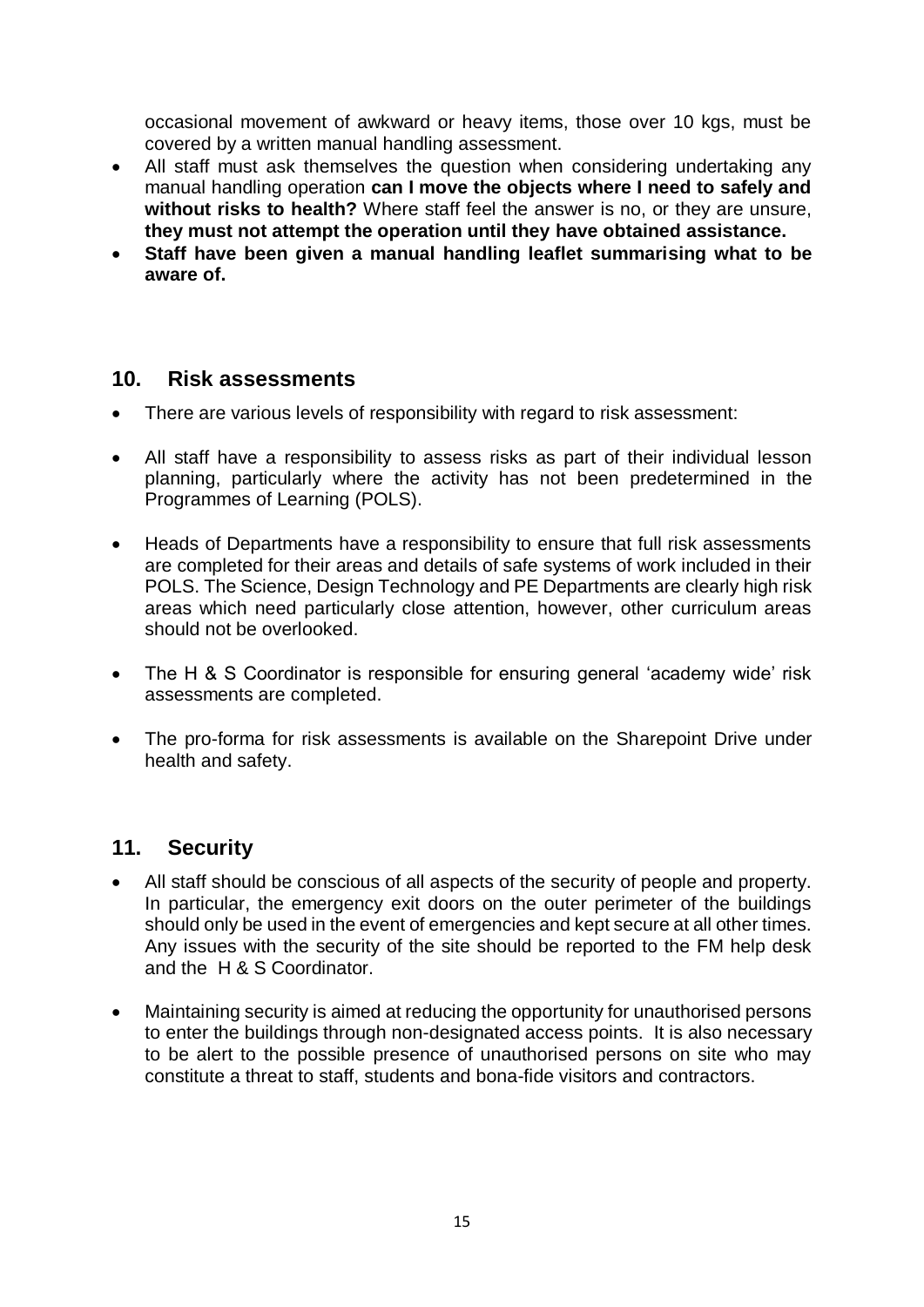### **12. Transport**

#### a) Minibuses

\* The minibuses will be inspected and maintained on a regular basis. This is the responsibility of the Health & Safety Coordinator.

\* Individual drivers should report defects to the FM Manager

\* The Finance Manager will ensure that the vehicles are correctly taxed and insured

\* Staff wishing to use the Academy minibuses must first undergo training in the safe handling of such a vehicle and pass an approved test.

Users of minibuses must be aware of and observe the following requirements:

- o the driver must have a current licence and not have been involved in any accident for the past five years, be aged 25 years or over and hold a full licence in Group 'A' or PSV;
- o drivers of the minibus are required to complete a record form and supply a photocopy of their driving licence;
- o where the transport of students is involved, drivers are required to have undertaken a drivers' assessment programme and received the resulting accreditation;
- o internal damage to the minibus is not covered by insurance and the responsibility for the repair lies with the individual or organisation using the minibus (the Academy will decide upon the repairer to be used);
- $\circ$  only one person per seat is to be carried;
- o seat belts are to be worn by all passengers and the driver at all times;
- o the driver at the time when an offence was committed is responsible for the payment of fines incurred; and
- $\circ$  a signing out sheet must be completed by the driver on collection of the keys and on return of the keys to the Principal's PA (when any defects should also be noted).
	- b) Academy Trips & Visits
	- A separate Academy policy statement on visits and trips has been agreed by Governors

### **13. Visitors to the site (including contractors and hirers)**

- All visitors to the Academy will sign in at the reception. Visitors will be collected from reception by the member of staff concerned or escorted to the appropriate area of the Academy.
- No contractor may undertake work on the Academy site without permission from the FM team other than in an emergency, e.g. fire, flooding or to make safe following theft/vandalism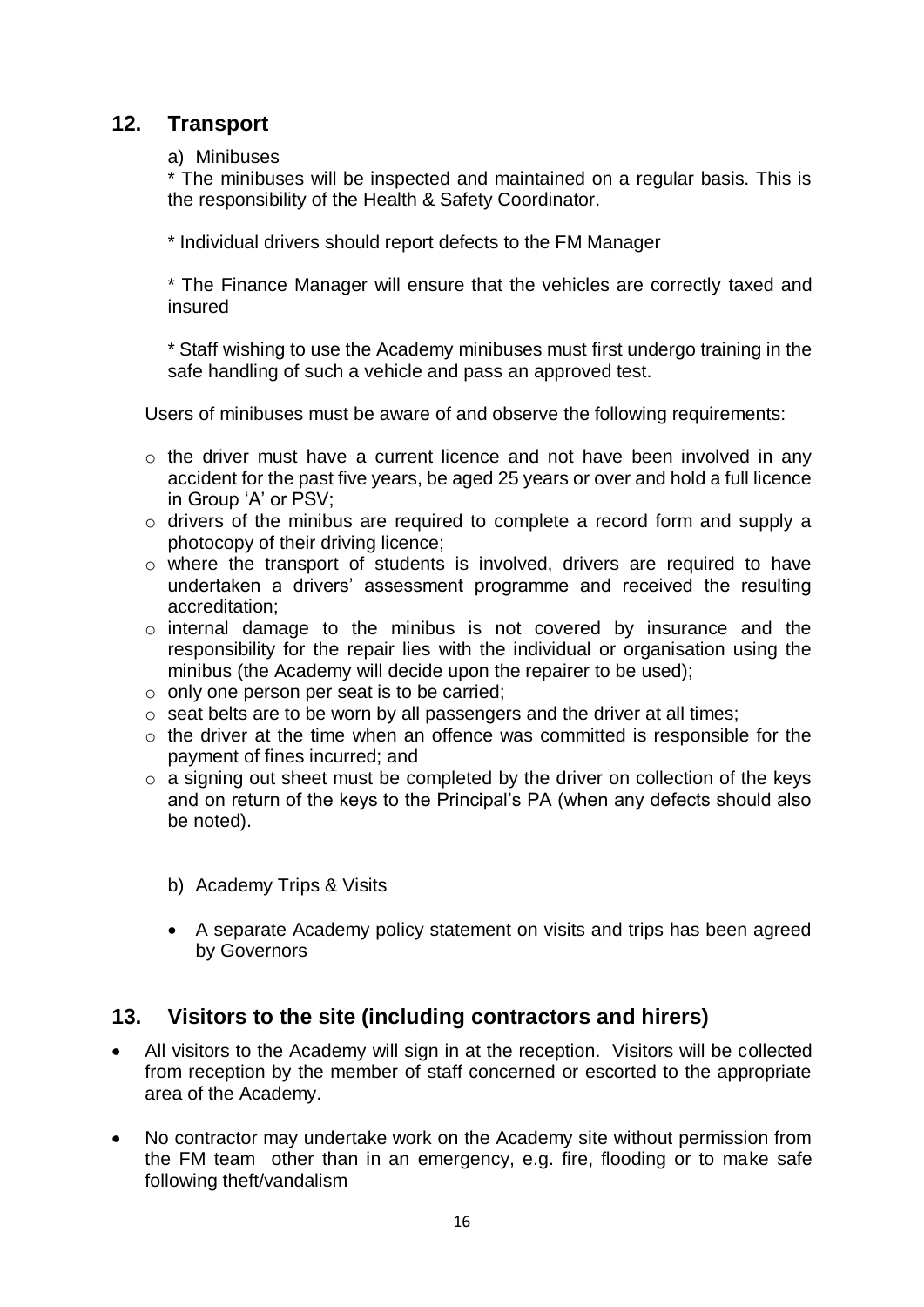- Contractors are responsible for the Health and Safety of their employees and for their safe working practices, which must not constitute a hazard to staff, students and visitors to the Academy.
- Hirers of the Academy premises must use plant, equipment and substances correctly and use the appropriate safety equipment. They will be made aware of their obligations in relation to Health and Safety when making the booking.
- Whilst on site, all visitors and contractors must wear an Academy visitor's badge. Temporary teaching staff on cover duties will be required to report to reception.
- If a member of staff meets someone on site who they do not recognise and is not wearing a visitors badge, they should, if they do not feel threatened, enquire if the person needs assistance and direct them either to the Academy reception or off the site, as appropriate.
- If an intruder is uncooperative in going to the reception or leaving the site, or a member of staff feels threatened, or is threatened with violence or a violent attack takes place, immediate help from the Police should be sought by telephone. A runner to the reception for a '999' call may be quicker than using the internal telephone system.

### **14. Wellbeing**

- The wellbeing of staff is seen as an integral part of the Academy's H&S responsibilities. The Governing Body and Principal have statutory obligations under a duty of care but also wish to promote an ethos of mutual respect and support across the staff team as a whole.
- All staff have the right to a reasonable work-life balance and to expect appropriate support or intervention when they experience health or personal difficulties. Staff are encouraged to raise any concerns with the Principal or line manager. Sickness absence or health concerns will be dealt with under the Academy's absence policy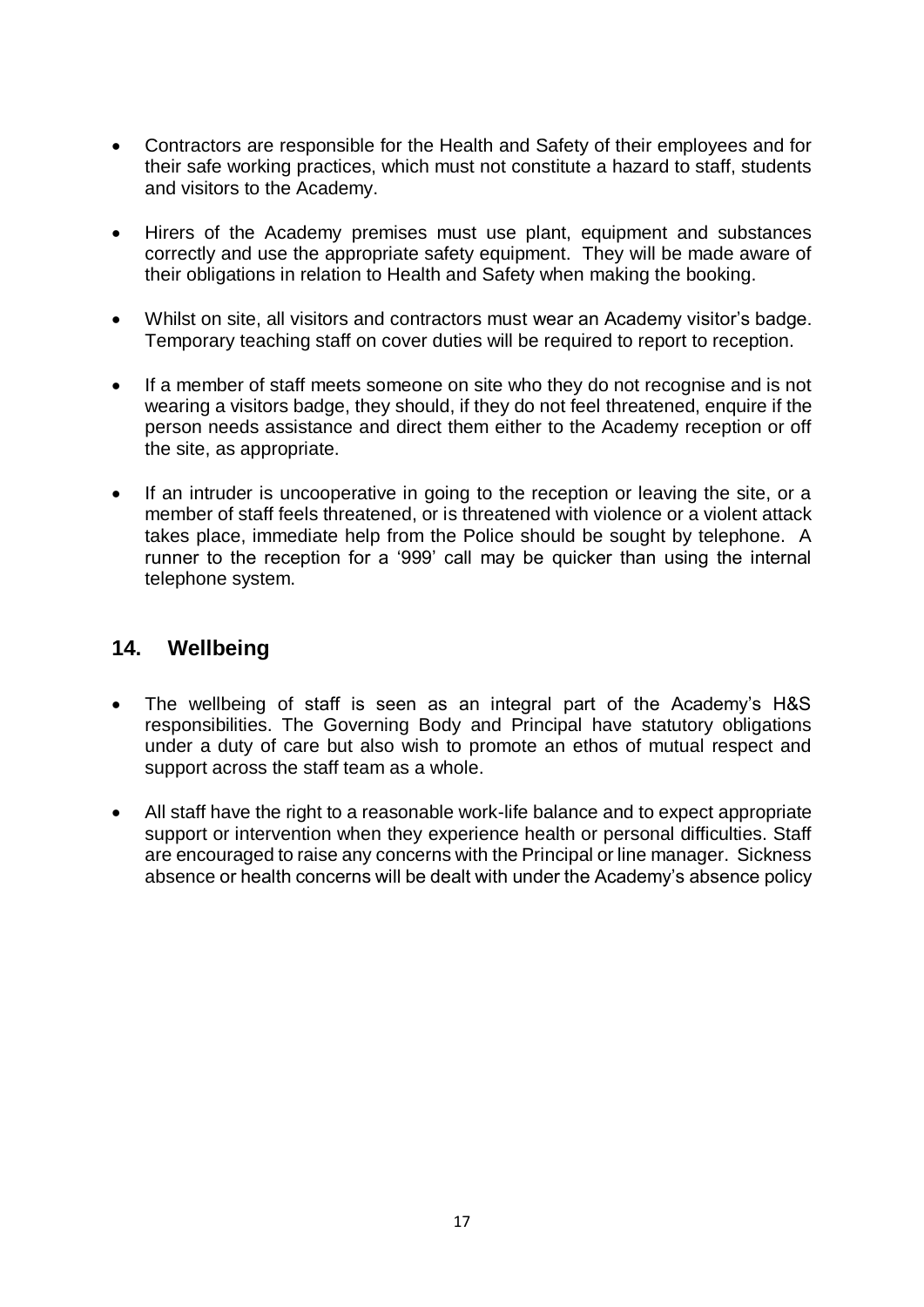## **Appendix 1 - Coping with the sudden death of a pupil**

*The guidance below was provided by the DfE and is not specific to Academies. Therefore for School read Academy and for Headteacher read Principal.* 

*It should also be noted that The Schools of King Edward VI Birmingham Foundation office is also available to support and provide advice*

#### **DfE Guidance**

Unfortunately, some head teachers will be faced, in the course of their professional lives, with a set of circumstances arising from the death of a pupil at school or elsewhere.

In such circumstances, head teachers may feel on their own and may need advice at that moment.

Accordingly, the Department has been asked to make advice available to help head teachers cope with the immediacy of a pupil's sudden death at school.

#### **Working with the Police**

Very soon after the death is announced the Police should visit as they have to carry out an investigation into the circumstances.

You will need to clear rooms or spaces for them to work in.

They may want to collect evidence.

The Police will normally tell the child's next of kin and will want to speak at once to the usually very upset teacher who will need someone with them and will probably need to stay at school.

The Police will almost certainly tell you that you must not speculate on the cause of death. But remember that the media are under no such restriction.

### **Telling Pupils**

Where a pupil collapses during the school day when other pupils are present, is rushed to hospital and subsequently dies, those pupils will need to know what has happened before they leave at the end of the school day.

It is important to agree with the police the timing and content of the information that you give to pupils so as to meet the needs of the pupils whilst not impeding any police investigation.

Are there any siblings, close relatives, or boy/girl friend who needs to know first? Advise them first, but only when parents are ready to collect them.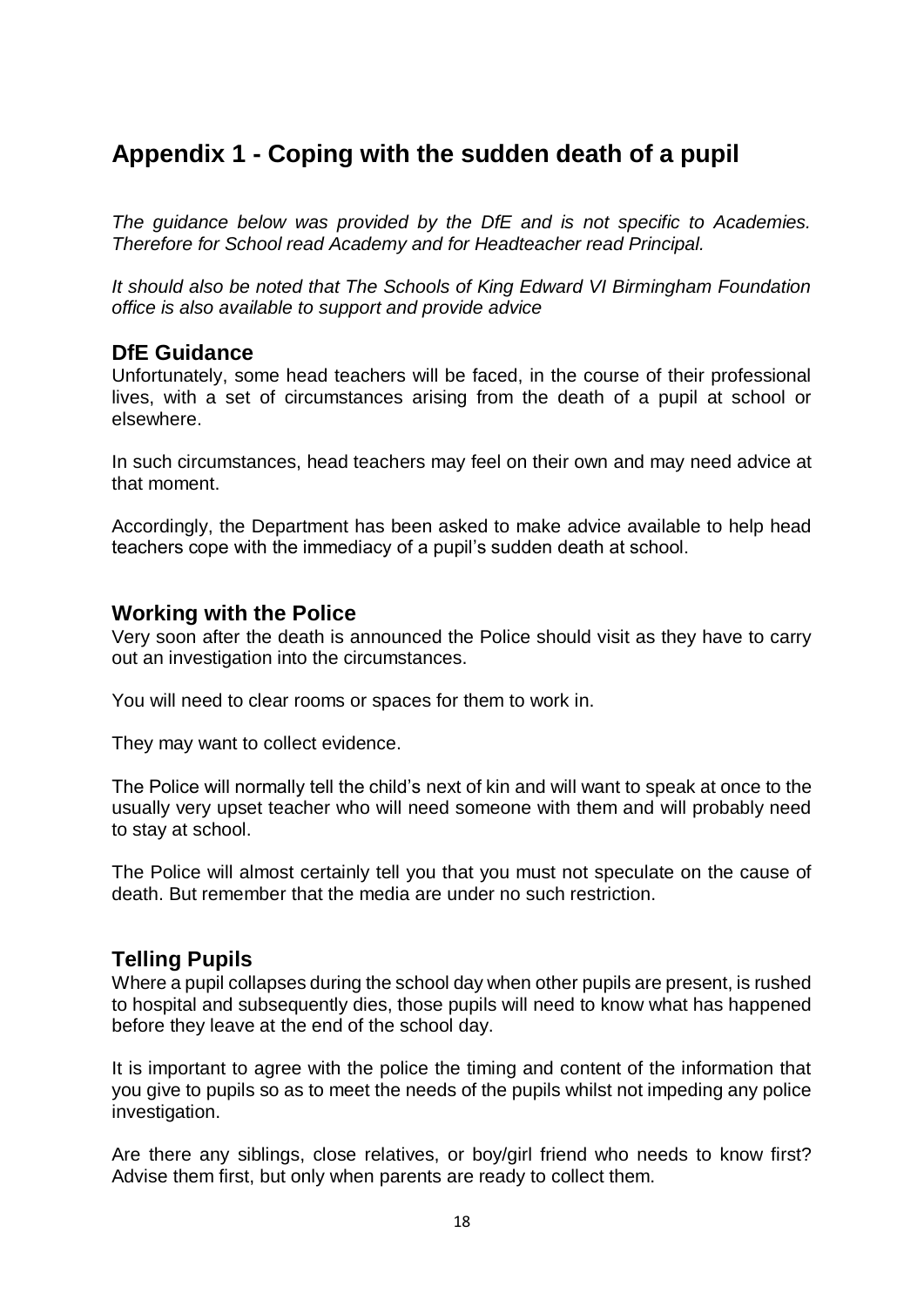Gather the whole year group together with 20 minutes to go before the final bell. Timing is everything. The pupils will listen intently until you tell them that the pupil has died. Then they stop hearing. If the pupil has died as the result of an accident you may want to ask them not to speculate about the causes of the accident and not to spread rumours. Getting them to hear this is very difficult. Allow them ten minutes to just be together as a year group. They will need to cry. Expect that some pupils will contact the local press.

If you want teachers to tell other pupils, you should have a statement ready for them to read out before you advise them.

### **Telling Teachers**

This may have to be after you have told the key pupils. You will need to tell the teachers who were nearest to what happened first. Depending on who that teacher is, they will probably need someone with them.

If you want teachers to tell other pupils for you, have a statement ready for them to read out before you advise them.

#### **Telling Parents**

The police will tell the parents of the child.

Getting a letter to other parents, which both expresses sympathy and gives factual information about the death, is very important. It saves the rumours, which can be intensely hurtful to other pupils, parents and teachers.

### **Dealing with the Media**

Head teachers at community and voluntary controlled schools should contact their LEA as soon as possible, especially if at all unclear about procedures for dealing with the media. It is recommended that the school should have an Emergency (or Critical Incident Recovery) Plan, which sets out procedures. Note: the LA may advise the school not to speak to the media and direct all enquiries to an appointed LEA officer.

If your school does not already have a member of staff nominated as press officer, you may need to assign a colleague as press officer at once, even for fielding enquiries. You may well need intense help. A press officer may be required for the whole day.

The press and local TV channels may contact the parents and they together with the press may speculate about the cause of death. This is a very hard thing to deal with, especially if a TV crew has filmed this speculation by distraught parents.

You may find you have no time to prepare interviews and certainly no time to filter statements through the Director of Education even if the LEA wants you to do this. Keep expressing your sympathy for the parents so that editors will find it hard to cut this part of your statement.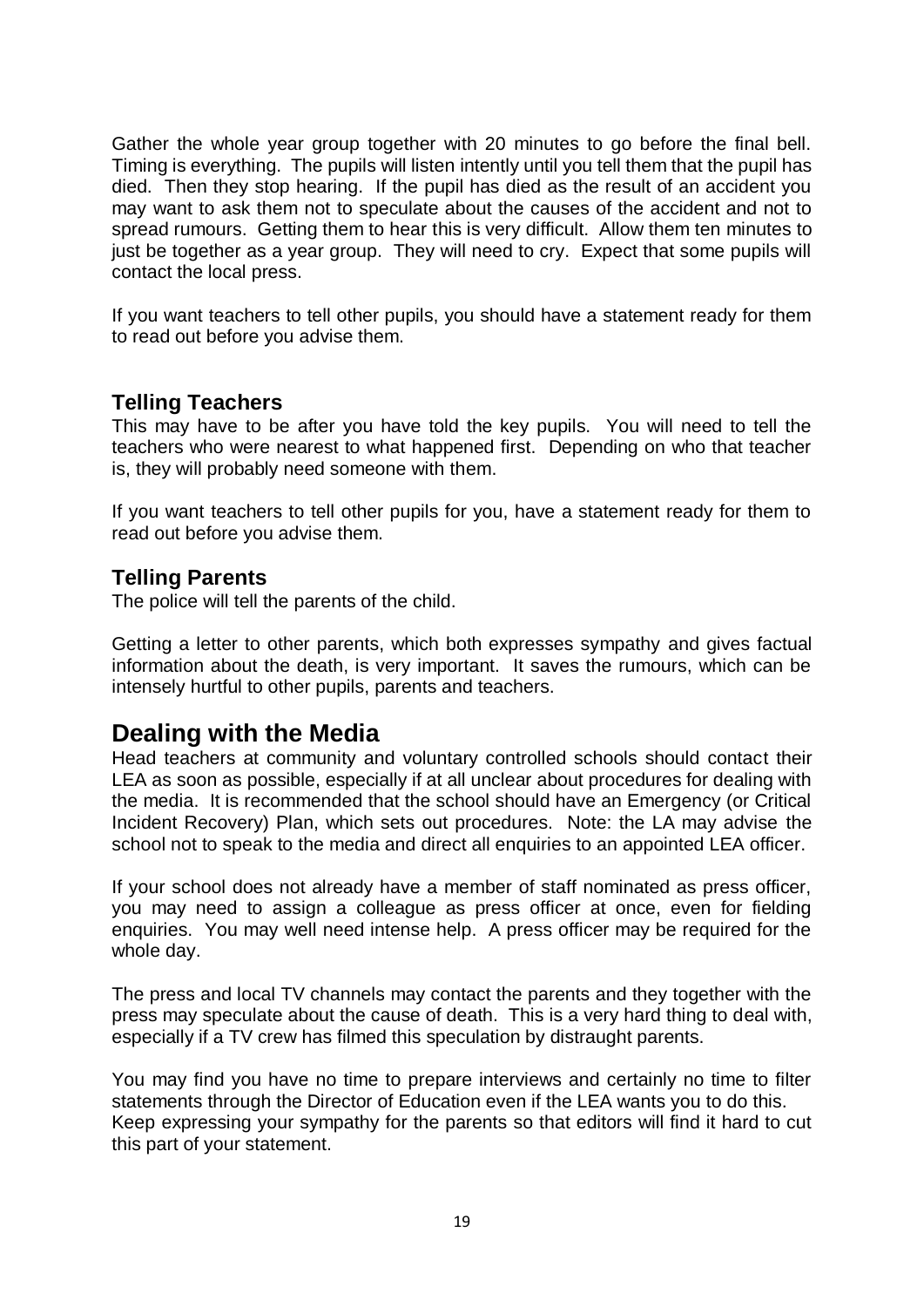If there is a post mortem, this may happen very quickly, possibly within 24 hours of the death.

Ensure you are advised of the results of any post mortem as soon as possible.

Your LA may want to hold onto this information, but you will need it. The best way to stop media speculation is to give them facts.

#### **Helping the School Recover**

This is a long-term issue. You can help a school recover through a memorial service or assembly and through the use of counsellors.

Recognise that those who go to counsellors may well not be those whose need is greatest.

A brother or sister may well have intense needs that appear later. It is very difficult for the school to know when to stop making allowances.

### **Assistance from the DfE**

The Department will help in any way it can. Please telephone the Pupil Health and Safety Team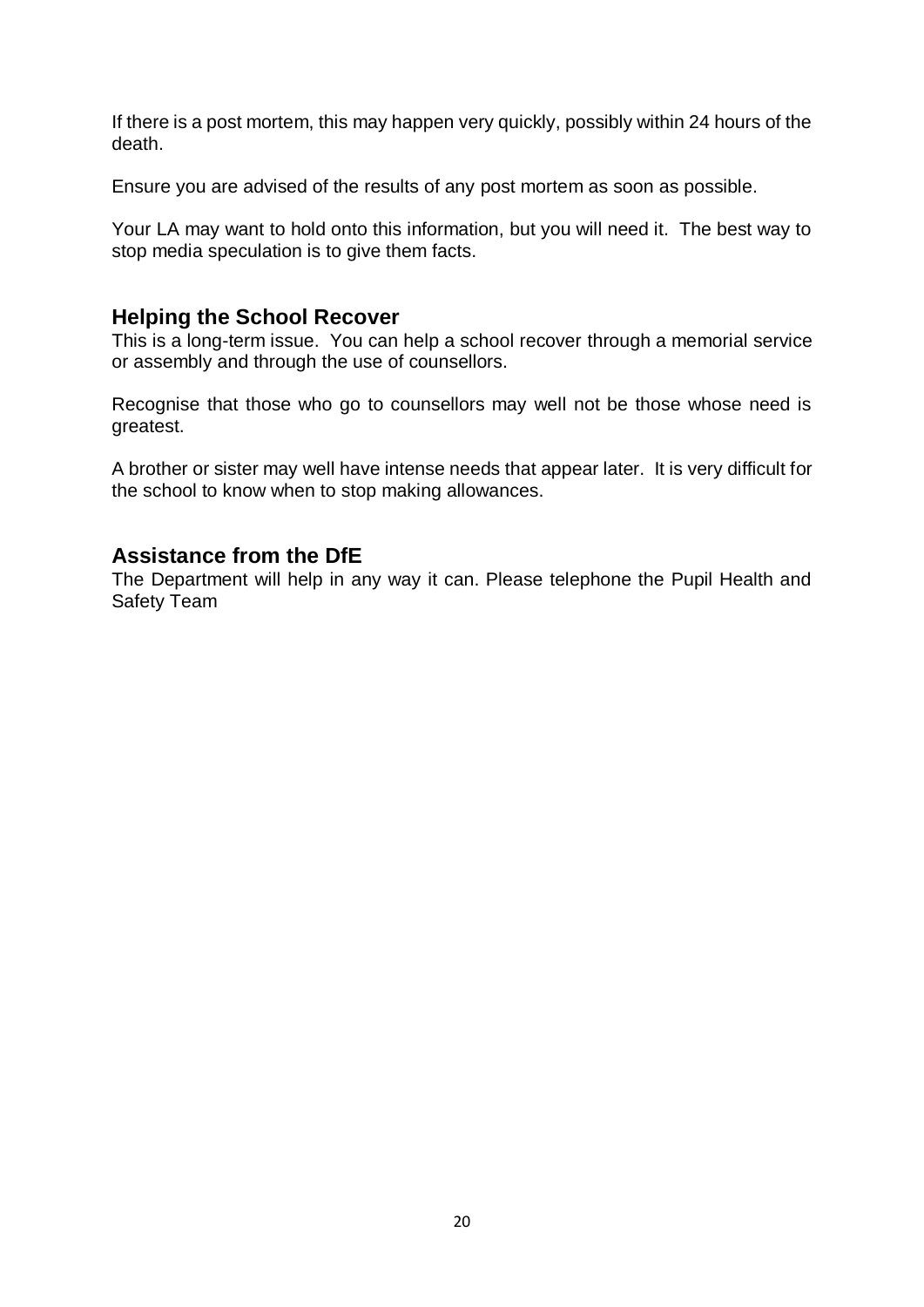## **Appendix 2**

### **References**

HSE Website www.hse.gov.uk

HSE Five Steps to Risk Assessment - http://www.hse.gov.uk/pubns/indg163.pdf HSE A Guide to Risk Assessment Requirements http://www.hse.gov.uk/pubns/indg218.pdf

HSE Reporting school accidents http://www.hse.gov.uk/pubns/edis1.htm Health and Safety Commission (HSC) Managing health and safety in schools £5.95 HSC Health and safety guidance for school Governors and members of school boards £5.95

A Guide to the Law for School Governors (DfES 2001)- Community Version - Voluntary Aided Version - Voluntary Controlled Version- Foundation Version. website http://www.dfes.gov.uk/governor/info.cfm

DfES School Security website www.dfes.gov.uk/schoolsecurity

DfES Health and Safety of Pupils on Educational Visits: A Good Practice Guide http://www.dfes.gov.uk/h\_s\_ev/index.shtml

DfES/DH Supporting Pupils with Medical Needs: A Good Practice Guide http://www.dfes.gov.uk/medical

DfES Guidance on First Aid for Schools http://www.dfes.gov.uk/firstaid

DfES/Home Office School Security: Dealing with Troublemakers http://www.dfes.gov.uk/schoolsecurity/dwthome.shtml

DfES Safety Education: Guidance for Schools, December 2001 (Ref: DfES/0161/20002)

DfES video "Can you see what they see?"

DfES Code of Practice on LEA-School Relations - http://www.dfes.gov.uk/lea/

Guidance on Standards for School Premises (ref DfEE 0029/2000).

DfES/CEDC Safe Keeping: A good practice guide for health and safety in study support (Ref DfEE 0197/2000)

HSE publications (priced and non-priced) are available from HSE Books Tel: 01787 881165

DfES guides are free from DfES publications Tel 0845 6022260

HSE's infoline is 08701 545500

Health and Safety legislation:

The Health and Safety at Work etc. Act 1974.

The Management of Health and Safety at Work Regulations 1999

Reporting of Injuries, Diseases and Dangerous Occurrences Regulations 1995 (RIDDOR)

Education legislation:

Education (School Premises) Regulations 1999 (SI 1999 No.2) School Standards and Framework Act 1998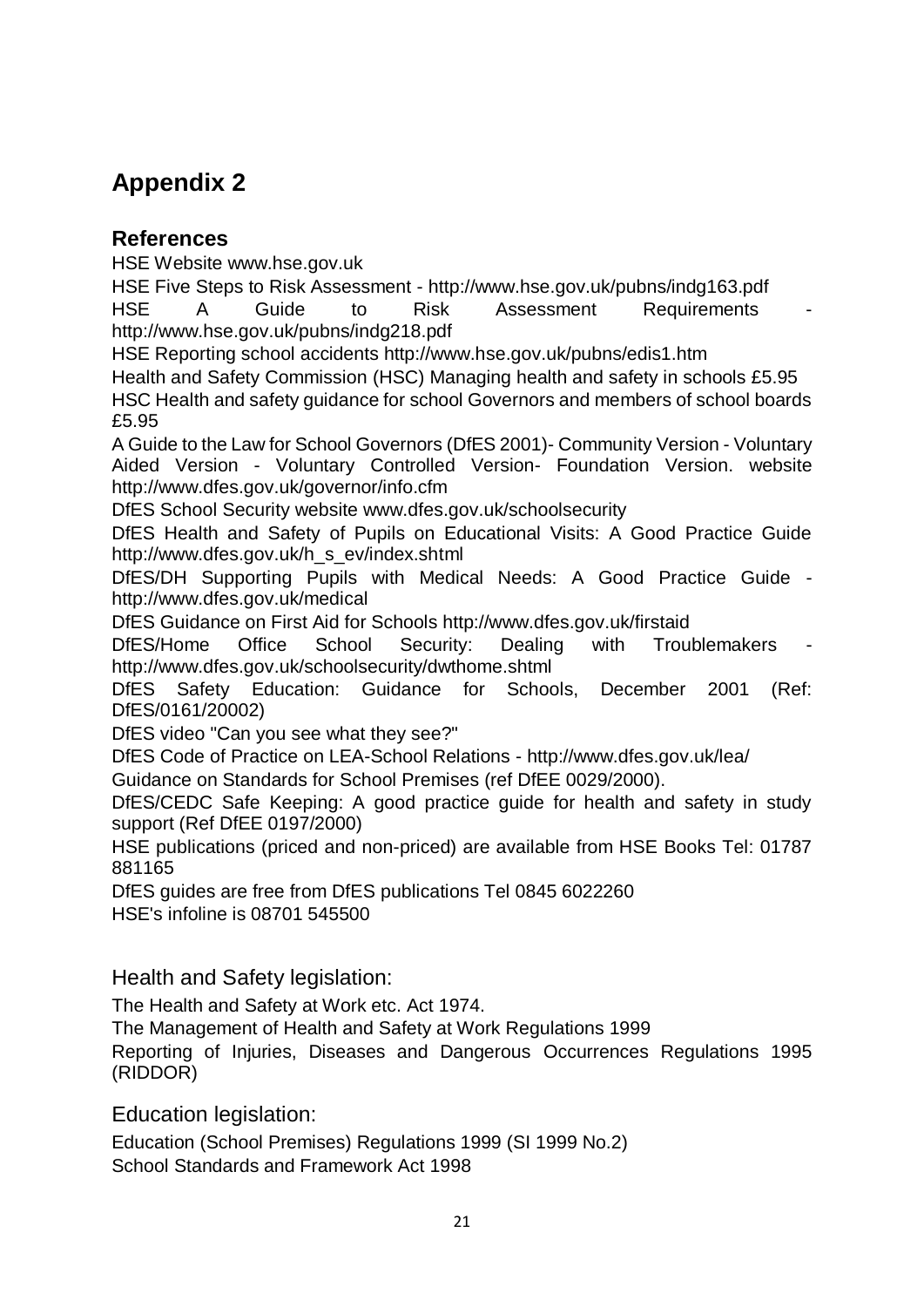School Inspections Act 1996. Education Act 1

## **Appendix 3**

### **DfE Guidance - Responsibility for Health and Safety in Schools**

### **Health and Safety at Work Law**

Health and safety responsibilities derive from the Health and Safety at Work etc. Act 1974 and associated regulations. Health and safety legislation is enforced by the Health and Safety Executive (HSE).

### **Employer**

The Health and Safety at Work etc. Act 1974 places overall responsibility for health and safety with the employer. Who this is varies with the type of school.

- For community schools, community special schools, voluntary controlled schools, maintained nursery schools and pupil referral units the employer is the Local Authority (LA).
- For foundation schools, foundation special schools and voluntary-aided schools, the employer is usually the governing body.
- For independent schools, the employer is usually the Board of Governors or proprietor.

The Local Authority/LA is the employer for statutory youth groups.

Education employers have duties to ensure, so far as is reasonably practicable:

- the health, safety and welfare of teachers and other education staff
- the health and safety of pupils in-school and on off-site visits
- the health and safety of visitors to schools, and volunteers involved in any school activity.

### **Employees**

Employees have responsibilities too. The Health and Safety at Work etc. Act 1974 and the Management of Health and Safety at Work Regulations 1999 apply to them as well.

Employees must:

- take reasonable care of their own and others health and safety.
- co-operate with their employers.
- carry out activities in accordance with training and instructions.
- inform the employer of any serious risks.

#### **Enforcement**

The HSE enforces health and safety law relating to the activities of LEAs and schools.

Because the employer is responsible for health and safety in the workplace and on work activities the HSE will normally take action against the employer. However, in some circumstances, for example where an employee failed to take notice of the employer's policy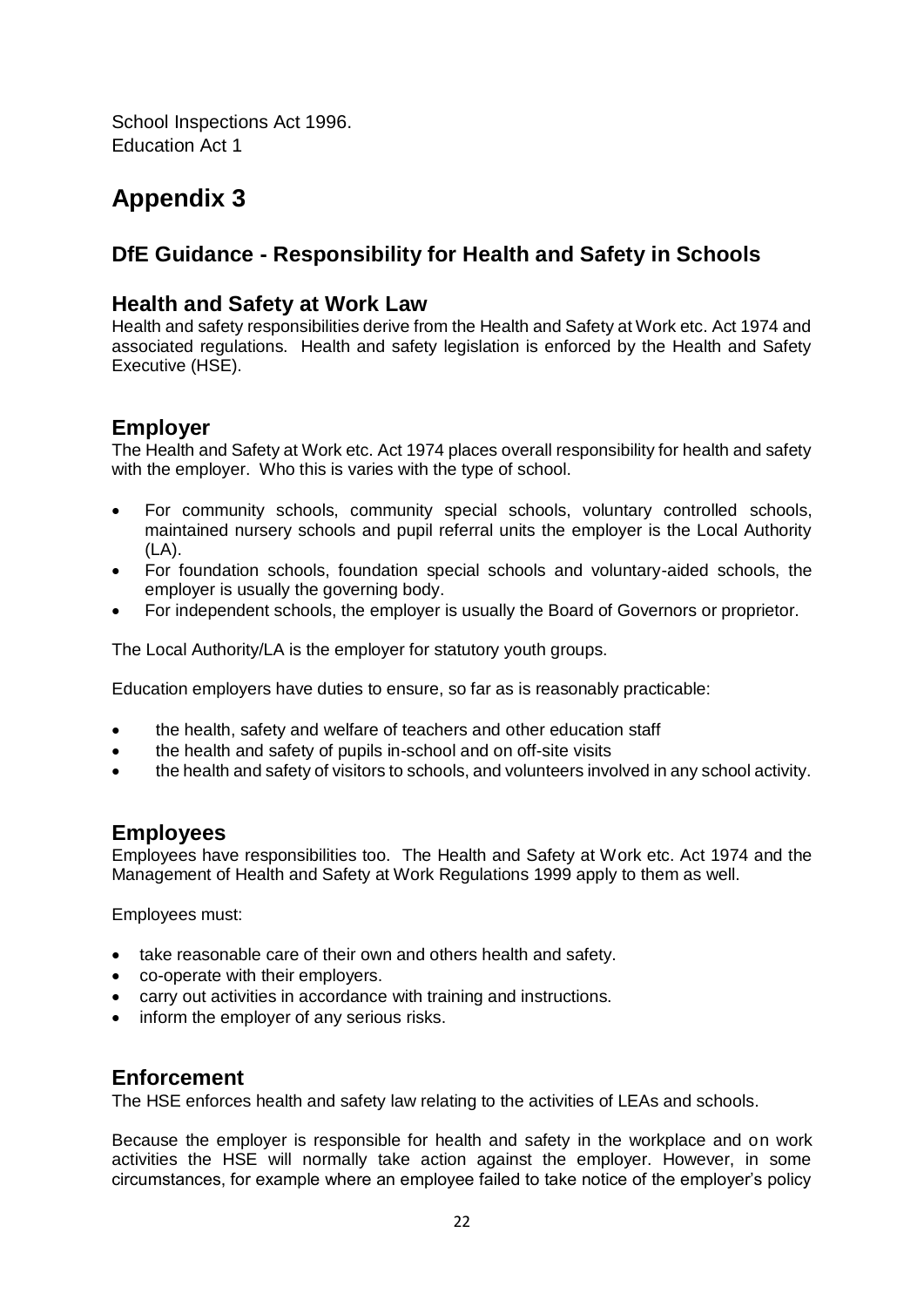or directions in respect of health and safety, the HSE may take action against the employee as well or instead.

#### **Responsibility of All Schools and Academies**

The employer must have a health and safety policy and arrangements to implement it. The Health and Safety at Work etc. Act 1974 applies. Key elements of a health and safety policy are listed below; this is not a comprehensive list.

Employers must assess the risks of all activities, introduce measures to manage those risks, and tell their employees about the measures. The Management of Health and Safety at Work Regulations 1999 apply.

In practice, employers may delegate specific health and safety tasks to individuals (LAs may delegate specific tasks to schools). But the employer retains the ultimate responsibility no matter who carries out the tasks. The employer should therefore maintain an audit track, making clear who is doing what and confirming that these tasks are being carried out.

### **Key Elements of a Health and Safety Policy**

- A general statement of policy
- Delegation of duties as allocated tasks
- Arrangements made to put in place, monitor and review measures necessary to reach satisfactory health and safety standards
- Training of staff in health and safety including competence in risk assessment
- Off-site visits including Academy-led adventure activities
- Selecting and controlling contractors
- First-Aid and supporting pupils' medical needs
- Academy Security
- Occupational health services and work-related stress
- Consultation arrangements with employees
- Workplace safety for teachers, pupils and visitors
- Violence to staff
- Manual handling
- On site vehicle movements
- Management of asbestos
- Control of hazardous substances
- Maintenance and when necessary examination and test of plant and equipment such as electrical equipment, local exhaust ventilation, pressure systems, gas appliances, lifting equipment and glazing safety.
- Recording and reporting accidents to staff, pupils and visitors including those reportable under the Reporting of Injuries, Diseases and Dangerous Occurrences Regulations 1995 (RIDDOR).
- Fire safety, including testing of alarms and evacuation procedures
- Dealing with health and safety emergencies procedures and contacts